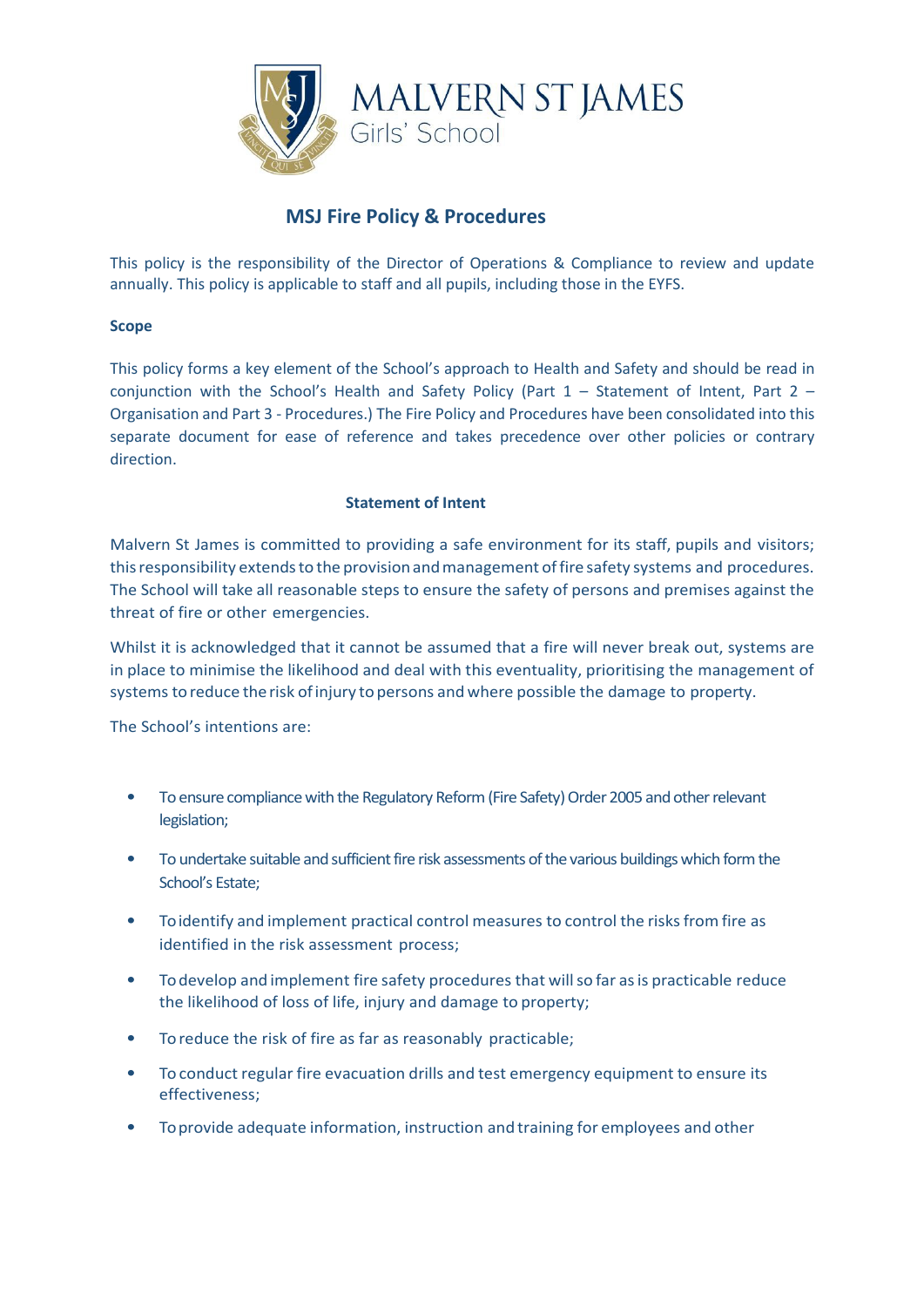persons as necessary regarding fire;

- To appoint one or more competent persons (with sufficient knowledge, experience and training) to assist in identifying fire hazards and assist in taking preventative and protective measures.
- To effectively liaise with the local fire authority where appropriate;

## **Organisational Responsibilities**

### **Overall Responsibility**

The Council has overall responsibility for fire safety and will:

- Be the 'responsible person' for fire safety as detailed in the Regulatory Reform (Fire Safety) Order 2005;
- Ensure thatfire risk assessments areundertaken andreviewed as necessary, on at least an annual basis;
- Ensure adequate resources are provided to allow the organisationsfire safety policy and fire safety controls to be effective;
- Ensure suitable fire equipment is provided as necessary and is maintained and conforms to all relevant statutory provisions;
- Appoint competent persons who are responsible for the day-to-day management of fire safety;
- Ensure that fire safety information within the fire safety management system is made available to all staff and relevant persons;
- Take appropriate action when statutory requirements are not being met and there is significant risk to safety of persons.

### **Nominated Person on Site – Fire Officer**

The Director of Operations & Compliance will be the School's Fire Officer and will:

- Be the nominated person forthe day to day management and supervision of fire safety at the School;
- Actively engage in the fire risk assessment process at the various School premises to understand, initiate and monitor the effectiveness of any recommendation and actions highlighted and the control measures in place;
- Allocate resources appropriately and in the right areas to allow the School's fire safety policy and fire safety controls to be effective;
- Oversee and manage the provision of fire equipment and related materials as necessary to ensure all relevant statutory provisions are being met;
- Appoint as necessary, competent persons who can assist in the management of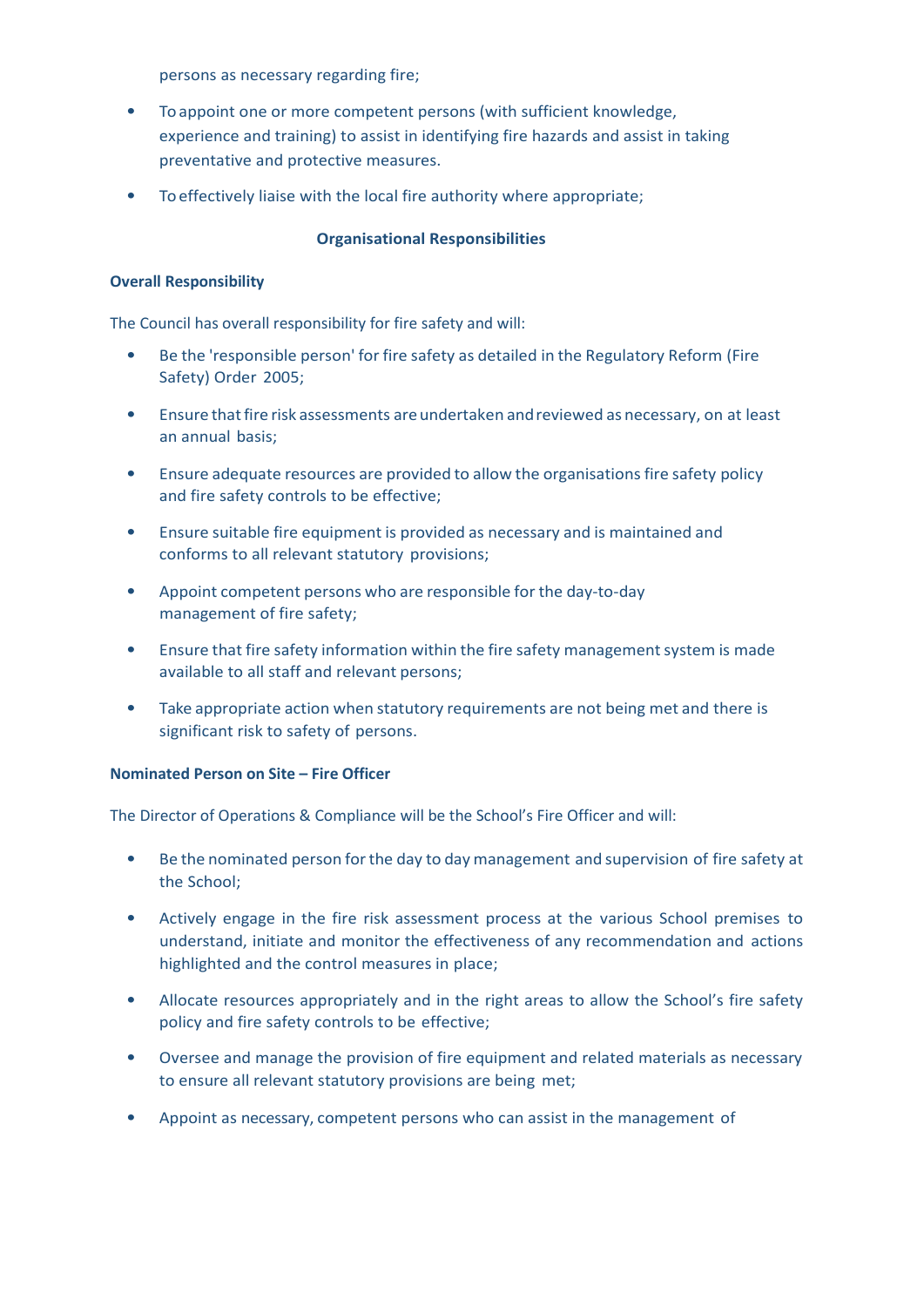fire safety and maintenance of fire safety equipment;

- Make available to staff, pupils and other relevant persons, fire safety information within the fire safety management system including the fire risk assessment, policy and procedural documents;
- Ensure staff, pupils and other relevant persons have been given the relevant fire safety instruction, information and training required to undertake theirrole;
- Take appropriate action when statutory requirements are not being met and there is significant risk to persons;
- Record, monitor, review and investigate all fire incidents and take appropriate action to minimise their recurrence.

### **Fire Marshals**

The School will appoint a number of 'Fire Marshals' who will assist in the School's response to a fire such as accounting for staff and pupils or interacting with the emergency services. Detailed responsibilities are below.

The following are Fire Marshals:

- Senior Fire Marshals
	- o Director of Operations and Compliance (lead with coordination and interaction with emergency services)
	- o Deputy Head/Director Pastoral Care (accounting for staff and pupils)
- Staff Fire Marshalls functional areas across the School have several staff trained to ensure safety of their allocated zones (Head's PA, IT team, HR team, Finance team, Hd Dom Ops, Grads, Estates members, Catering dept, Drama, Art, DT, Science)
- Boarders Director of Boarding & House staff (HM & DHM)
- Night Security Wardens (outside normal hours, holidays, weekends and weekdays 18:00 06:00)

All Fire Marshals are to be fullyfamiliarwith the School's Fire Safety Policy and Procedures and prepared to:

- Assume the lead School co-ordinator in the event of a fire evacuation;
- Take responsibility for ensuring the fire services have been called and are aware of the relevant location of the fire within the School, and where emergency cut-off switches are located;
- Co-ordinate the fire evacuation procedure to ensure all buildings are evacuated as quickly and safely as possible with sweeps conducted in high risk areas where necessary;
- Liaise with heads of other departments at the Assembly Point to ascertain the identity of any unaccounted for persons in the School and passthisinformation on to the fire services;
- Continually assess, monitor and take actions to minimise the risk of injury during a fire and emergency situation until the fire service arrives on site;
- Instruct and give information to relevant staff in order that the risk of injury can be minimised, this may include closing doors, relocating personsfrom at risk areas or ensuring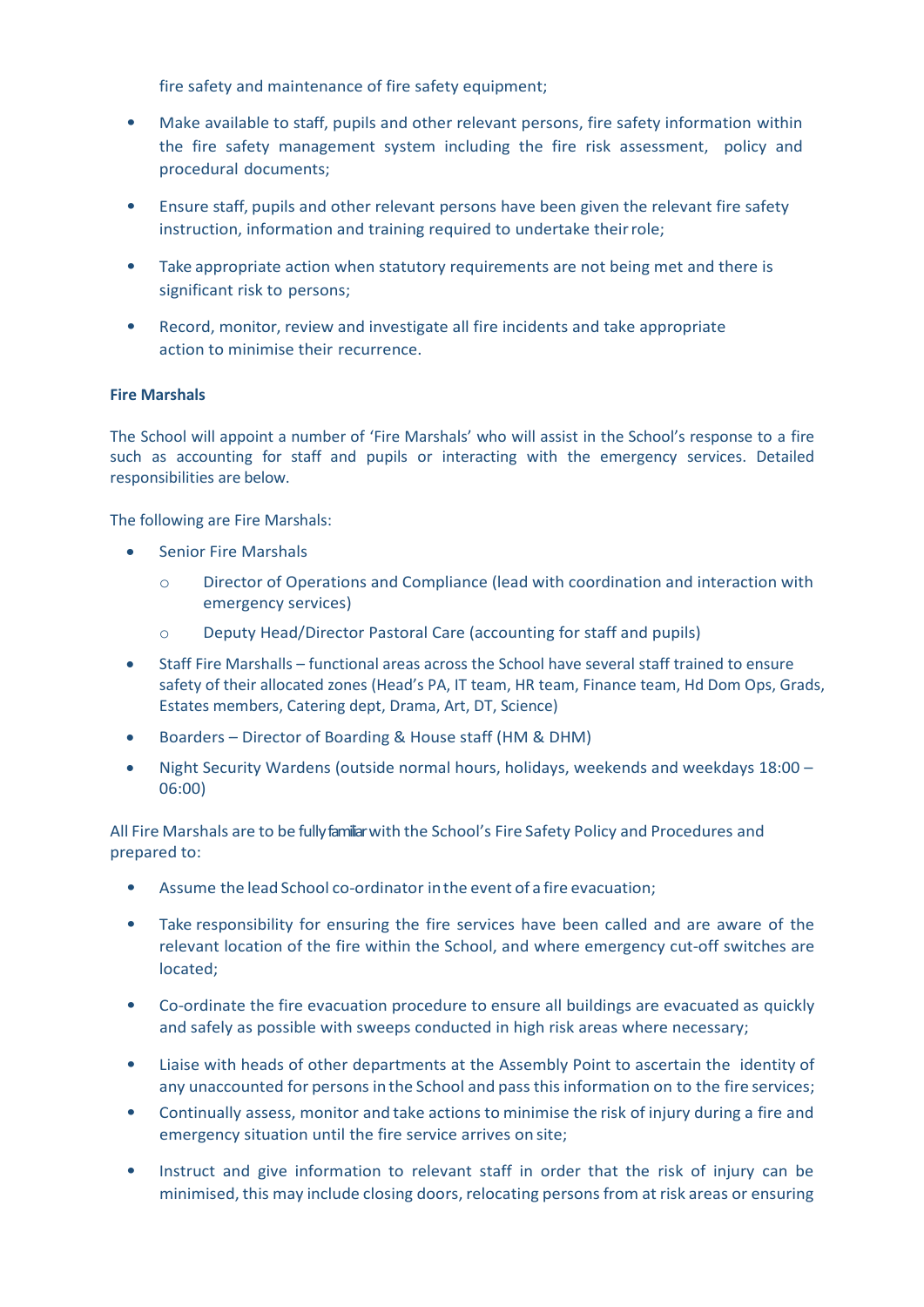that fire alarm panels are checked for information;

• Actively engage in the fire drill and evacuation process to monitor its effectiveness and ensure that any issues or concerns are noted, passed to the Fire Officer and addressed;

The Director of Operations and Compliance is responsible for maintaining a WhatsApp message group to help facilitate communications between marshals and key staff during a fire drill or alarm

### **Head of Estates**

The Head of Estates or his nominated stand in, has a pivotal role in helping direct the emergency services. The Head of Estates is to:

- Be familiar with the School's FireSafety Policy, Evacuation Procedures and other relevant documents
- Advise the Fire Service if they respond to an alarm at a School property; outside working hours, the Night watchman may fulfil this role. Following an alarm and all clear, the Head of Estates will re-set the alarm.
- Check that firefighting and any other relevant emergency equipment is provided, readily available and in a useable condition.
- Actively assessthe fire controls and equipment and report any deficiencies or issues to management;
- Record details of the checks undertaken on fire exits, alarms, emergency lighting, fire doors and exits and fire equipment;
- Report any unsafe conditions, obstructions or concerns with fire safety to the Fire Officer;
- In his absence, ensure a trained individual is nominated to assume his Fireresponsibilities.

### **All Staff**

Within MSJ, all staff regardless of their role, must:

- Be familiar with this School Fire Policy & Procedures and other related documents;
- Undertake active 'hazard spotting' of fire controls, exit routes and equipment and report any unsafe conditions, obstructions, deficiencies orconcerns to the Director of Operations and Compliance;
- Provide guidance, information and direction to pupils about fire safety matters;
- Provide direction, assistance and support to persons inthe event of an emergency to ensure an effective and speedy evacuation can be achieved;
- Be familiar with all exit routes from the building and be comfortable in advising others on suitable exit routes;
- Provide feedback to the Emergency Fire Control Officers or other responsible person following an evacuation.
- Observe fully any instructions, information and training given and abide by the fire safety policy at all times;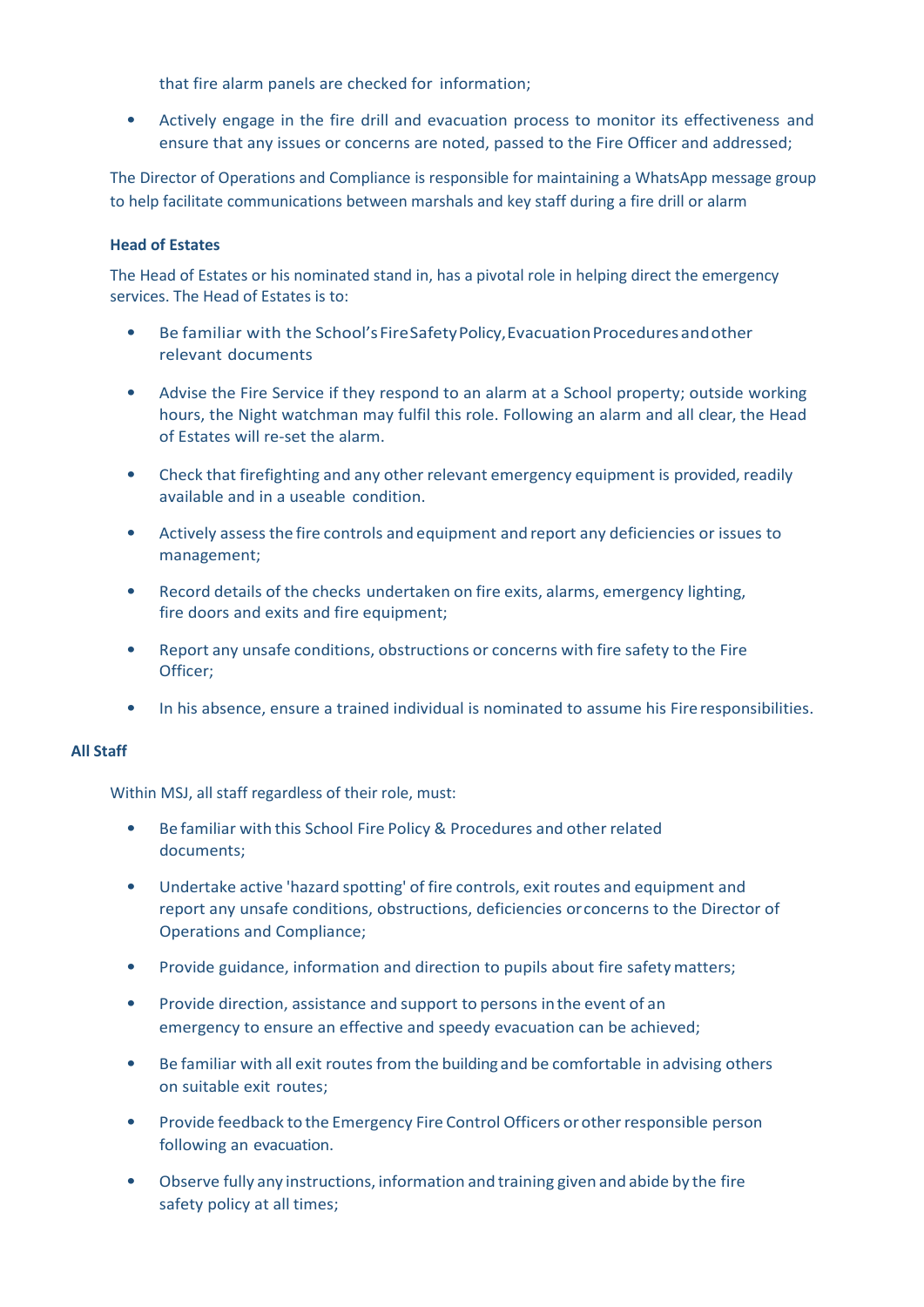- Not interfere with anything provided to safeguard fire safety;
- Keep waste materials, dust and combustibles to a minimum within school premises;
- Report any defects with fire safety equipment or concerns regarding fire safety or evacuation;
- Avoid taking any undue risks in the event of a fire breaking out;
- Be aware that non compliance with fire safety procedures can result in disciplinary action, which may include dismissal if appropriate.

# **All Pupils**

Pupils have an important role to play in fire safety and must ensure that they:

- Sign in and out when entering or leaving School premises;
- Familiarise themselves with the emergency procedures and fire action notices;
- Stay with the teacher orstaffmember as necessary during evacuation procedures or follow direction given by any member of School staff;
- Avoid taking any undue risks in the event of a fire breaking out;
- Not interfere with anything provided to safeguard fire safety.

### **Visitors & Contractors**

Visitors or contractors working within the School will be briefed on fire procedures as part of the signing in process. They are to ensure that they

- Sign in and out at reception on arrival and before leaving;
- Familiarise themselves with the emergency procedures and fire actionnotices;
- Stay with the School representative as necessary during the visit or abide by any direction given by School staff;
- Avoid taking any undue risks in the event of a fire breaking out;
- Not interfere with anything provided to safeguard fire safety.

### **Hirers or Users of School Facilities ('Lets')**

The School will often rent out facilities to third parties. The School Events' Coordinator will brief hirers on the School's fire procedures. The hirer or user must then:

- Agree and abide by the terms and conditions detailed in the hirer's documents;
- Familiarise themselves with the relevant emergency procedures and fire action notices;
- Take responsibility for the persons using the facilities they have hired and ensure that fire safety information and evacuation procedures are communicated to all persons who use the facilities;
- Observe fully any instructions and information relating to fire safety given by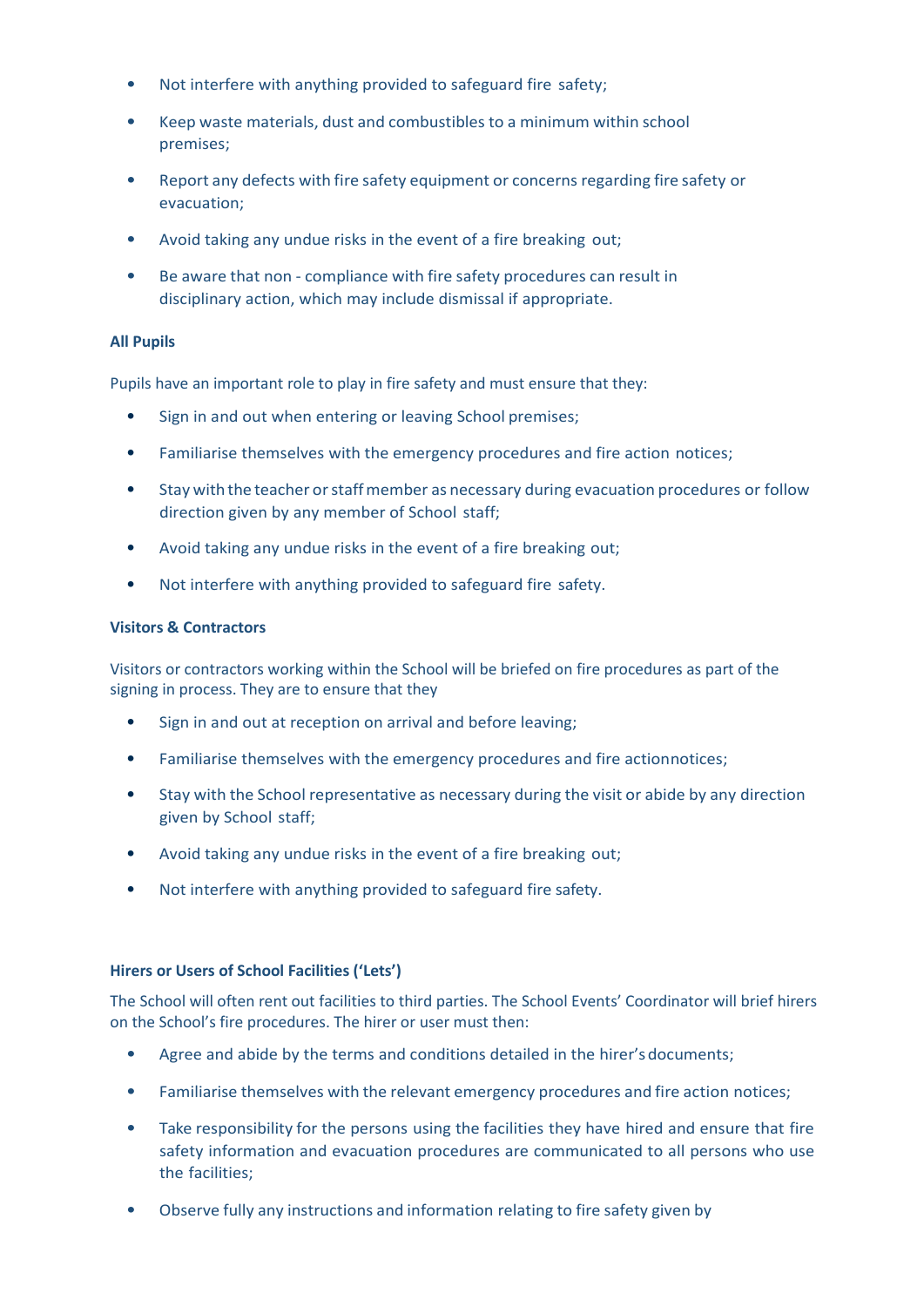representatives of the School;

- Report to the School (via the Events' Coordinator,) any defects with fire safety equipment or concerns regarding fire safety or evacuation;
- Keep waste materials, dust and combustibles to a minimum within school premises
- Raise the alarm and evacuate the building when a fire is identified or alarm sounded;
- Avoid taking any undue risks in the event of a fire breaking out;
- Not interfere with anything provided to safeguard fire safety.

### **External Advisors**

As required, the School may harness the support of external advisors to fulfil the role of 'Competent Person' for fire safety issues. Such advisors may be used (but not limited to) to assist in:

- Advising on fire safety and to ensure compliance with the Regulatory Reform (Fire Safety) Order 2005;
- Undertake fire risk assessments and provide an action list of recommendations to the School;
- Formulating the fire policy and related procedures required to comply with the Order;
- Identify the fire risks and hazards which are associated with the School's' activities and formulate effective management systems to reduce the risk of injury and loss;
- Undertaking site audits to monitor the effectiveness of the School's policies, procedures and management systems;
- Any fire related incident investigation;
- Providing competent advice and support relating to any concerns, queries or questions that arise relating to fire safety management.

#### **Procedures**

**Fire Procedure** The School's Approach to fire safety and evacuation procedure is outlined at Appendix 1 and **MUST** be read in full. (Enclosures then provide details for evacuation procedures in the boarding houses.) Points to note include:

- a. All staff are to be familiar with the School Fire Procedure. Individual instructions are issued for each Boarding House and other specified areas of the School by the Director of Operations and Compliance, through the Head of Estates. House Staff are responsible for ensuring that all pupils are aware of the action to be taken in the event of fire.
- b. A school-wide fire practice will take place at least once a term and all boarding Houses, musthave at least one practice per term and during the year at least one of these should be during sleeping hours
- c. The Director of Operations & Compliance will maintain close liaison with the local Fire Brigade.
- d. The maintenance of the Fire Alarm System is carried out under contract. It is serviced on a regular basis, normally during the school holiday periods. It is considered a serious disciplinary offence to interfere or tamper with the alarm system or sensors.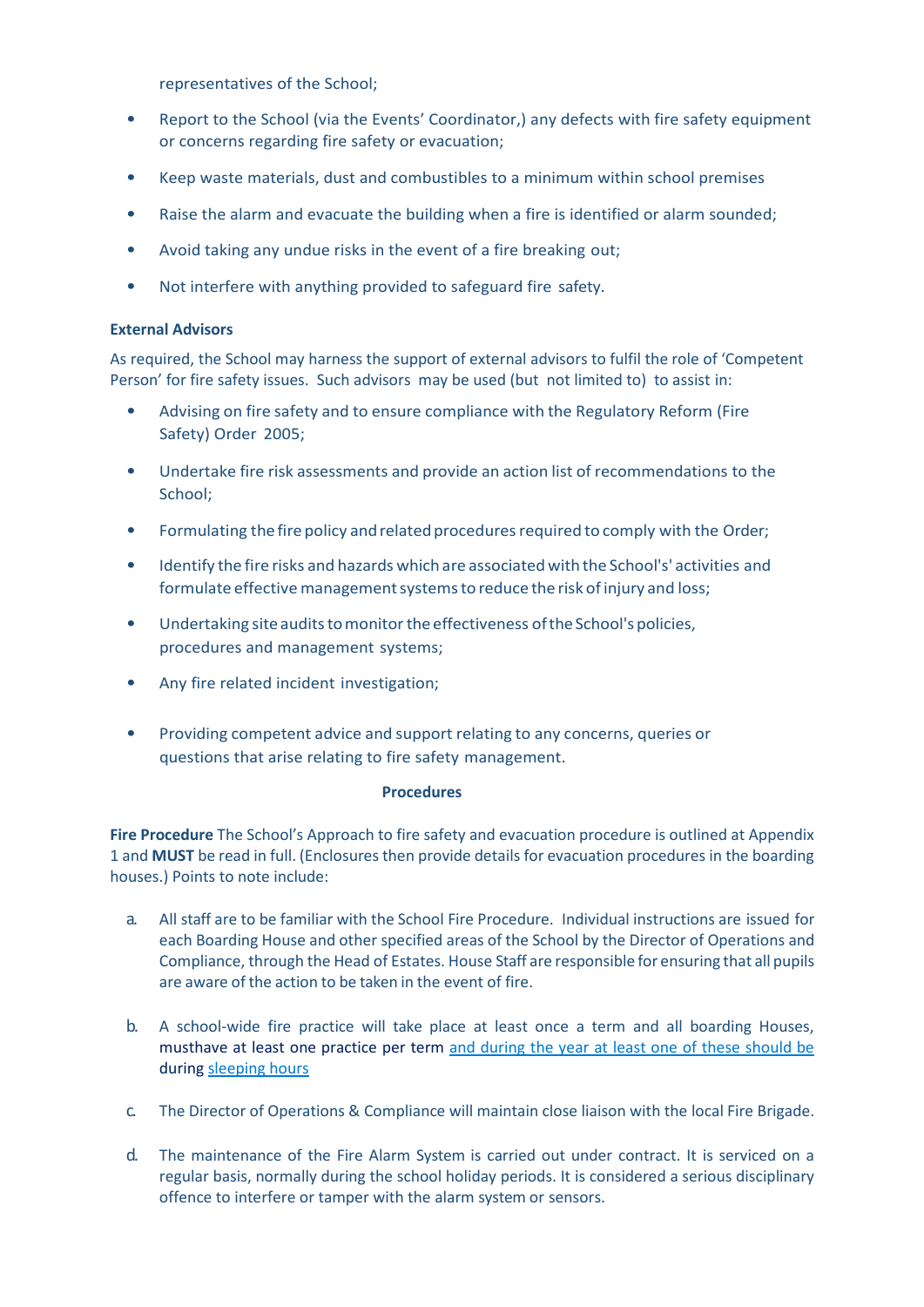- e. The maintenance of fire extinguishers and other items of fire-fighting equipment is also carried out under contract. Equipment is to be serviced on an annual basis and visually checked and recorded by the Estates team on a weekly basis.
- f. The fire alarm in all buildings must be checked weekly, using different call points to initiate the alarm. The Estates team must maintain records of checks and the call point used.
- g. Each Boarding House/building has a Fire Safety File that should be used if the Fire Brigade attends.
- h. All staff are to ensure that fire exits and the routes to them are kept clear of obstructions at all times.

**Fire Safety Advice** As the designated Fire Safety Officer, the Director of Operations & Compliance can advise on fire safety issues as required, or may seek external assistance. Any requests for advice or guidance should be directed to him in the first instance. Where necessary he may engage the Hereford & Worcester Fire Safety Officer. Staff must raise any concerns they identify no matter how trivial they may appear and ensure all issues are addressed and recorded.

# **Coordinating Detail**

**Inspections:** In order to reduce the risk of fire and in line with wider health and safety checks, the following inspections are to be conducted:

| Inspection                                                                        |                | Frequency       | Responsibility         | Recording              |
|-----------------------------------------------------------------------------------|----------------|-----------------|------------------------|------------------------|
| <b>Fixed</b><br>Installation                                                      | Electrical     | Annually        | <b>Head of Estates</b> | <b>Head of Estates</b> |
| <b>Fire Alarm</b>                                                                 |                | Weekly          | <b>Head of Estates</b> | <b>Head of Estates</b> |
| <b>Emergency Lighting</b>                                                         |                | <b>Monthly</b>  | <b>Head of Estates</b> | <b>Head of Estates</b> |
| Emergency Lighting - full<br>discharge                                            |                | Annually        | <b>Head of Estates</b> | <b>Head of Estates</b> |
| <b>Fire Extinguishers</b>                                                         |                | Annually        | <b>Head of Estates</b> | <b>Head of Estates</b> |
| <b>Fume Cupboards</b>                                                             |                | Annually        | <b>Head of Estates</b> | Head of Estates        |
| fired<br>Gas<br>appliances (inc. small bore<br>supplies)                          | boilers<br>and | Annually        | <b>Head of Estates</b> | <b>Head of Estates</b> |
| Appliance<br>Portable<br><b>Test</b><br>(includes)<br>microwave<br>leakage tests) |                | Annually        | <b>Head of Estates</b> | <b>Head of Estates</b> |
| New personal appliances                                                           |                | Termly          | <b>Head of Estates</b> | Head of Estates        |
| Pressure Equipment (e.g.<br>Kitchens/Laboratories)                                |                | <b>Annually</b> | <b>Head of Estates</b> | <b>Head of Estates</b> |
| Lifts                                                                             |                | 6 monthly       | <b>Head of Estates</b> | <b>Head of Estates</b> |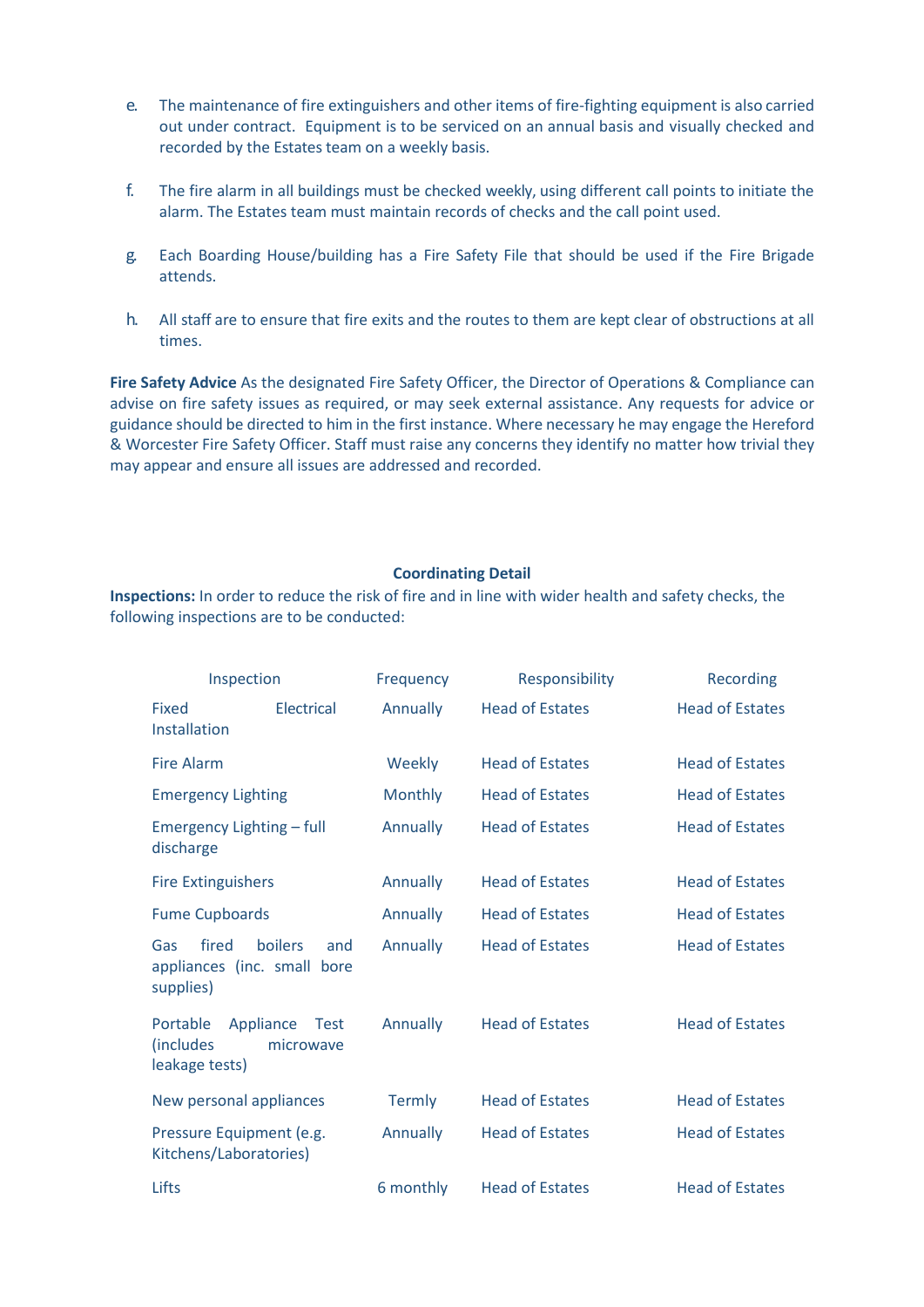| Lifting equipment                                   | Annually | <b>Head of Estates</b>      | <b>Head of Estates</b>                       |
|-----------------------------------------------------|----------|-----------------------------|----------------------------------------------|
| <b>Catering Equipment</b><br>(including classrooms) | Annually | <b>Head of Catering</b>     | <b>Head of Domestic</b><br><b>Operations</b> |
| <b>Laundry Equipment</b>                            | Annually | <b>Head of Housekeeping</b> | <b>Head of Domestic</b><br><b>Operations</b> |

**Health & Safety Committee** The Health and Safety Committee is the forum within which fire safety concerns can be raised and checks made to ensure procedures are being followed. Heads of Departments are to ensure that they are represented at the meeting and that their representative is briefed in order to raise any ongoing concerns.

Appendix and Enclosures

Appendix 1 [Fire Safety](#page-8-0)

- Enclosure 1 [Fire Procedure in Benhams](#page-14-0)
- Enclosure 2 [Fire Procedure in](#page-14-0) Batsford
- Enclosure 3 [Fire Procedure in Hatfield](#page-18-0)
- Enclosure 4 [Fire Procedure in Greenslade](#page-20-0)
- Enclosure 5 [Fire Procedure in Poulton](#page-22-0)
- Enclosure 6 [Fire Procedure in The](#page-24-0) Mount
- Enclosure 7 [Emergency Procedure in the Sports](#page-27-0) Centre

**Authorised by Resolution of the School Council Signature**  $8 - 10$ 29 September 2021 **Date**

| <b>Effective date of the policy</b> | 29 September 2021                                                                         |
|-------------------------------------|-------------------------------------------------------------------------------------------|
| <b>Review date</b>                  | September 2022                                                                            |
| <b>Circulation</b>                  | Members of School Council / teaching staff / all staff / parents /<br>pupils [on request] |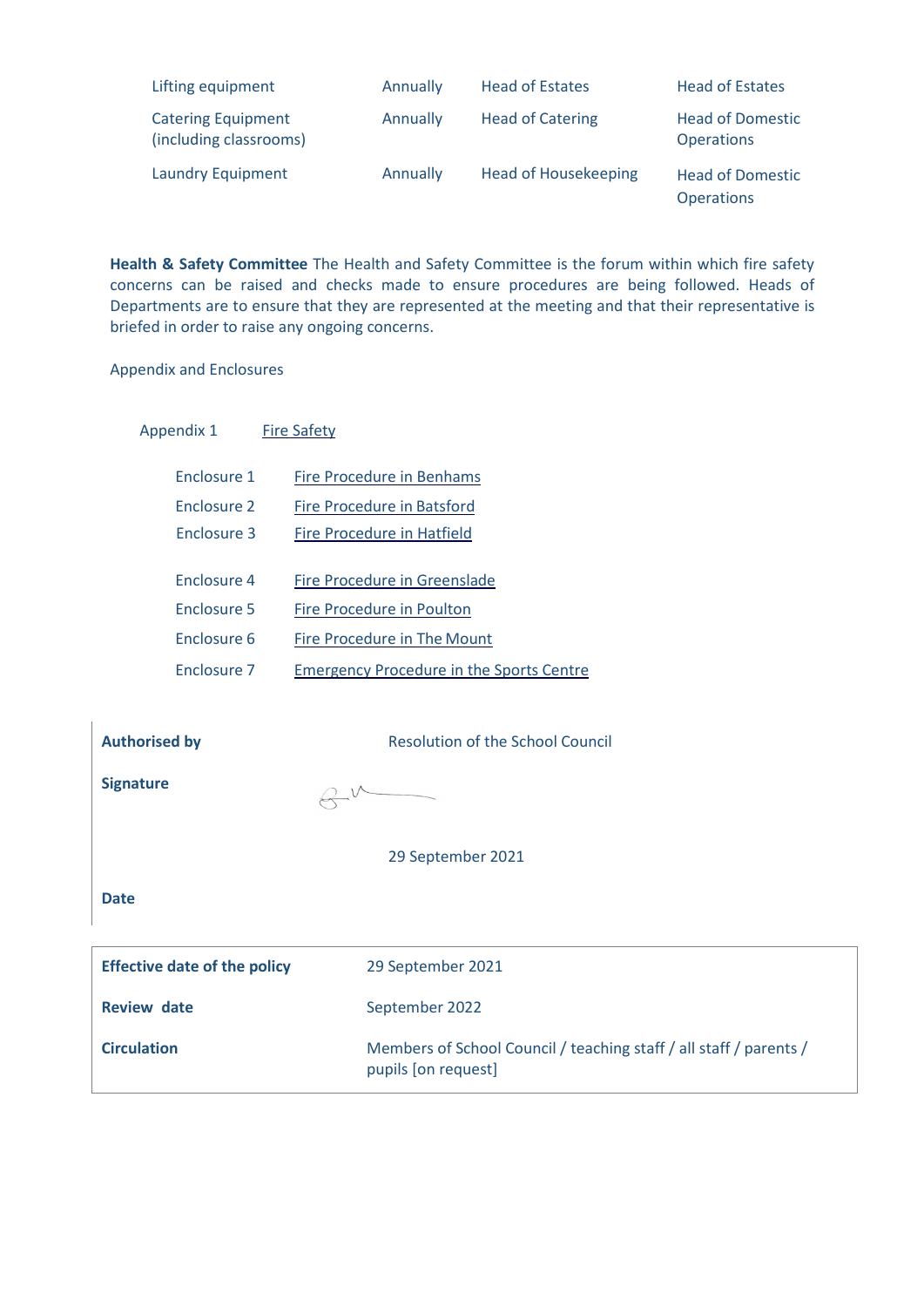## **Fire Safety**

### <span id="page-8-0"></span>**Introduction**

As highlighted in the main document, the School's priority is to minimise the risk to life and to reduce injury by maintaining the physical fire safety integrity of the school. This Appendix outlines the procedures which are designed to help our community to respond calmly and effectively in the event that fire breaks out in one of our buildings.

### **Role of the School Fire Safety Officer**

The Director of Operations & Compliance is the designated School Fire Safety Officer and is responsible for ensuring that:

- Everyone in the school (including visitors and contractors) is given clear verbal instructions on where they should go in the event of fire.
- Procedures for emergency evacuation are regularly tested and lessons absorbed.
- Fire risk assessments are regularly reviewed and updated.
- Fire prevention measures are meticulously followed.
- Fire procedures and risk assessments are reviewed on each occasion that a building is altered, extended or rebuilt.
- The fire safety procedures are promulgated to the entire school community.
- Records are kept of the fire induction training given to new staff. New pupils are instructed in the evacuation procedure.

### **Standard Emergency Evacuation Notice**

All new staff and pupils are to be shown the following notice which is on display around the School:

- 1. If you discover a fire, break the glass in the nearest alarm point to set off the alarm. Leave the building by the nearest exit.
- 2. If you are responsible for a class, make them leave quietly with you. No one should talk or run. Make your way to the assembly point at the Dome gardens. Do not allow the pupils to take anything. Shut doors and windows behind you.
- 3. Main Building is connected to the Fire Monitoring Service.
- 4. If you have a disabled pupil in your class, you should move her downstairs, using one of the special evacuation chairs.
- 5. Take the register of your form as soon as you reach the assembly point.
- *6.* Report anyone who is missing immediately to the Deputy Head or Director of Operations and Compliance who will inform the Fire Brigade. *On no account should anyone return to any building until given permission by the Fire and Emergency Services.*
- 7. Remain at the assembly point with your pupils until all clear is given.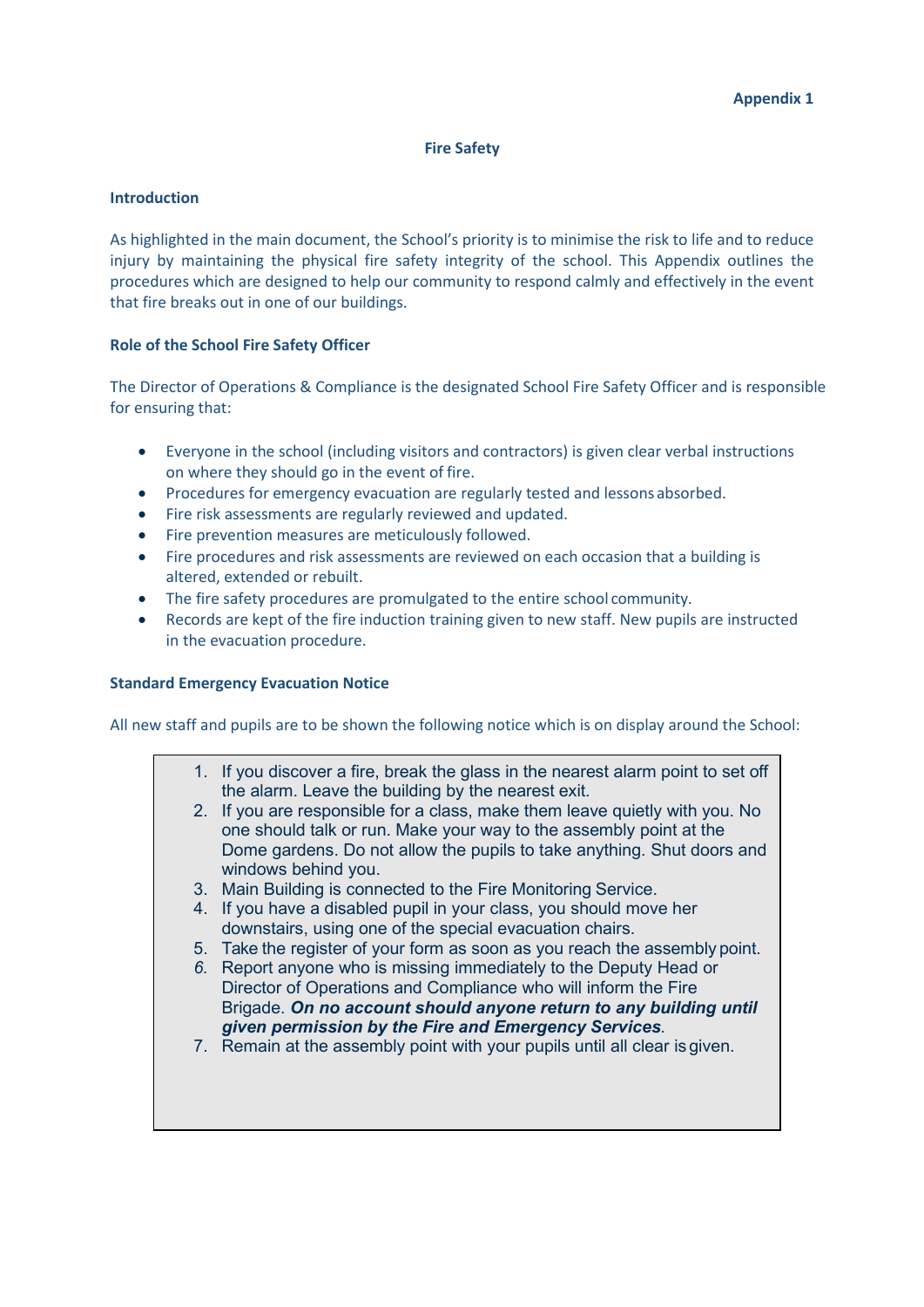### **Briefing new staff and pupils**

All new staff (teaching and non-teaching alike) and pupils will be given a briefing on the School's emergency evacuation procedures on their first day at Malvern St James. Line managers are to ensure they are shown where the emergency exits and escape routes are located, and walked to the outside assembly point. Fire action notices are displayed on the walls of all rooms and in all corridors, and the School will ensure that all staff knows what they should do on hearing the fire alarm. All new staff are shown how to activate the fire alarms if they see or smell a fire.

The safe evacuation of everyone - staff and pupils alike, is our priority. Protecting property comes second. No one should attempt to fight a fire at the expense of their own, or anyone else's safety.

#### **Initiating evacuation procedure – Main school and other property**

The School Fire Safety Officer will coordinate the timing of Fire Evacuation Drills with the SLT. If the alarm goes off for this or any other reason, the reception staff have standing instructions to contact Avenue, the Sports Centre and the boarding houses. The main building alarm system automatically summons the fire brigade via a monitoring service company.

#### **Visitors and contractors**

The boarding houses are connected to a monitoring service which automatically alerts the Fire and Rescue Service. Housemistresses are responsible for coordinating the evacuation oftheir property and the registering of boarders and visitors. All boarding houses have Fire Procedures to follow (see Enclosures 1-6 to this Appendix) and regularly practise both night and day evacuations.

All visitors and contractors are required to sign in at Reception, where they are issued with a visitor's badge, which should be worn at all times that they are on school property. The Receptionist is to make them aware of the 'Action In The Event of Fire' notice ' and highlight the way to the assembly point.

When large numbers of visitors are at the school for open days, plays, concerts, exhibitions etc a brief announcement is to be made by the organiser of the event, advising attendees of the location of the emergency exits that they should use in the event of the alarm sounding.

### **Action in the Event of Fire – Main School Site On discovering a fire**

Alert other users of the building by activating the nearest call point, which are located on corridors and stairwell exits. Having raised the alarm, evacuate the building to the Dome Garden, (accessed via Avenue Rd 150m uphill from the main school gates) , where a roll call of visitors will be taken by designated members of staff.. Only attempt to use the firefighting equipment in the building to tackle very small, contained fires or to aid your escape from the building.

### **On hearing the fire alarm during the School day**

Leave your possessions in the room and, after closing the windows and door, leave the building via the nearest marked escape route. Make your way to the Dome Garden, (accessed via Avenue Rd 150m, uphillfromthemain school gates), where a roll call of visitors will be taken by designated members of staff.. Only attempt to use the fire fighting equipment in the building to tackle very small, contained, fires or to aid your escape from the building.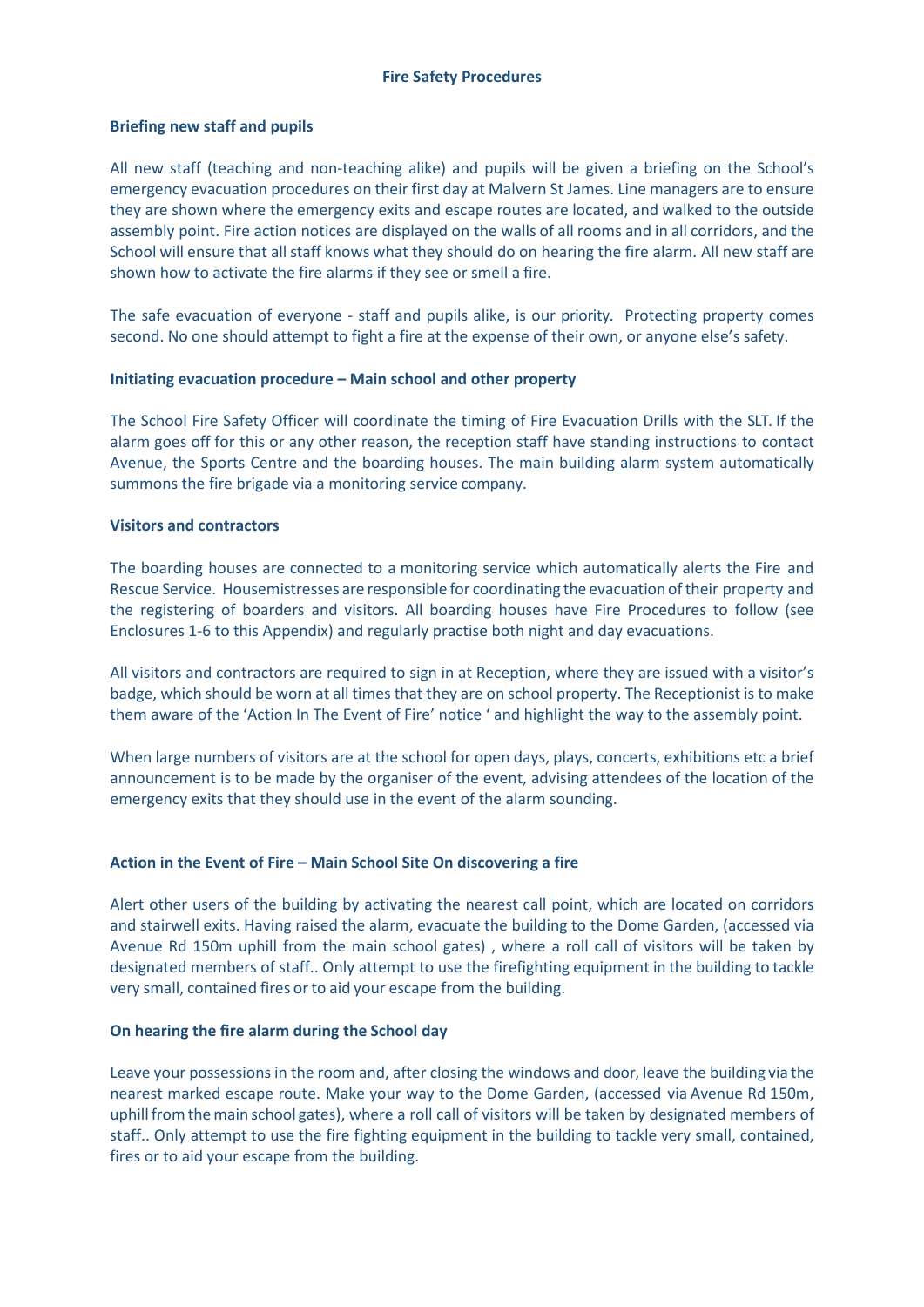### **On hearing the fire alarm at weekends or after the School day**

During the weekend and after 6.30pm if the fire alarm sounds in the Main School building, girls should return to their Houses where a member of staff will set off the house fire alarm ensuring all girls are accounted for.

## **Disabled/Non-ambulant staff, pupils or visitors**

The School has a special one-to-one induction on fire safety for disabled/non ambulant pupils and their carers and for disabled members of staff. The Deputy Head is to arrange this for new pupils and the Director of Operations and Compliance forstaff.

All form teachers and carers of disabled pupils are to be trained in the use of the purpose-built lightweight stairway evacuation chairs which are specially designed for moving disabled people down stairs in an emergency. One of these chairs is located on the second floor of Main Building (near the classrooms) and the second floor of the Science EducationCentre.

### **Responsibilities of teaching staff**

Teaching staff are responsible for escorting their pupils safely out of the building in silence and in an orderly fashion. They are responsible for registering their forms (where appointed as Form Tutor or Deputy Form Tutor) on arrival at the assembly point at the. They must ensure that the name of anyone who cannot be accounted for (and, if possible, their likely location) is passed immediately to the Deputy Head or Director of Pastoral Care. It is the responsibility of the Director of Deputy Head or Director of Pastoral Care to ensure that this information is passed to the Fire and Emergency service via the Director of Operations and Compliance who remains at the Main School building RV for the Fire and Emergency Service.

### **On no account should anyone return to a burning building***.*

### **Fire practices**

The School will hold at least one whole School fire practice every term as well as both day and nighttime evacuation of the boarding houses. This, combined with a programme of inducting new staff and pupils with emergency escape procedures, helps to ensure that the school can be safely evacuated in the event of a fire.

### **Fire prevention measures**

The School has the following fire prevention measures in place at Malvern St James:

### **Escape Routes and Emergency Exits**

- There are at least two escape routes from every part of all buildings
- Fire notices and evacuation signs are displayed in every room and corridor.
- Fires extinguishers (of the appropriate type), smoke/heat detectors, are located in every building in accordance with the recommendations of our professionaladvisors.
- All stairs, passages and emergency exits are illuminated by emergency lighting
- The master panel for the alarm system for Main Building is located off Reception and shows the location of a fire. It is fitted with an uninterrupted power supply(UPS).
- Alarms sound in all parts of the building.
- Keeping fire routes and exits clear at all times. The Night Security Warden is responsible for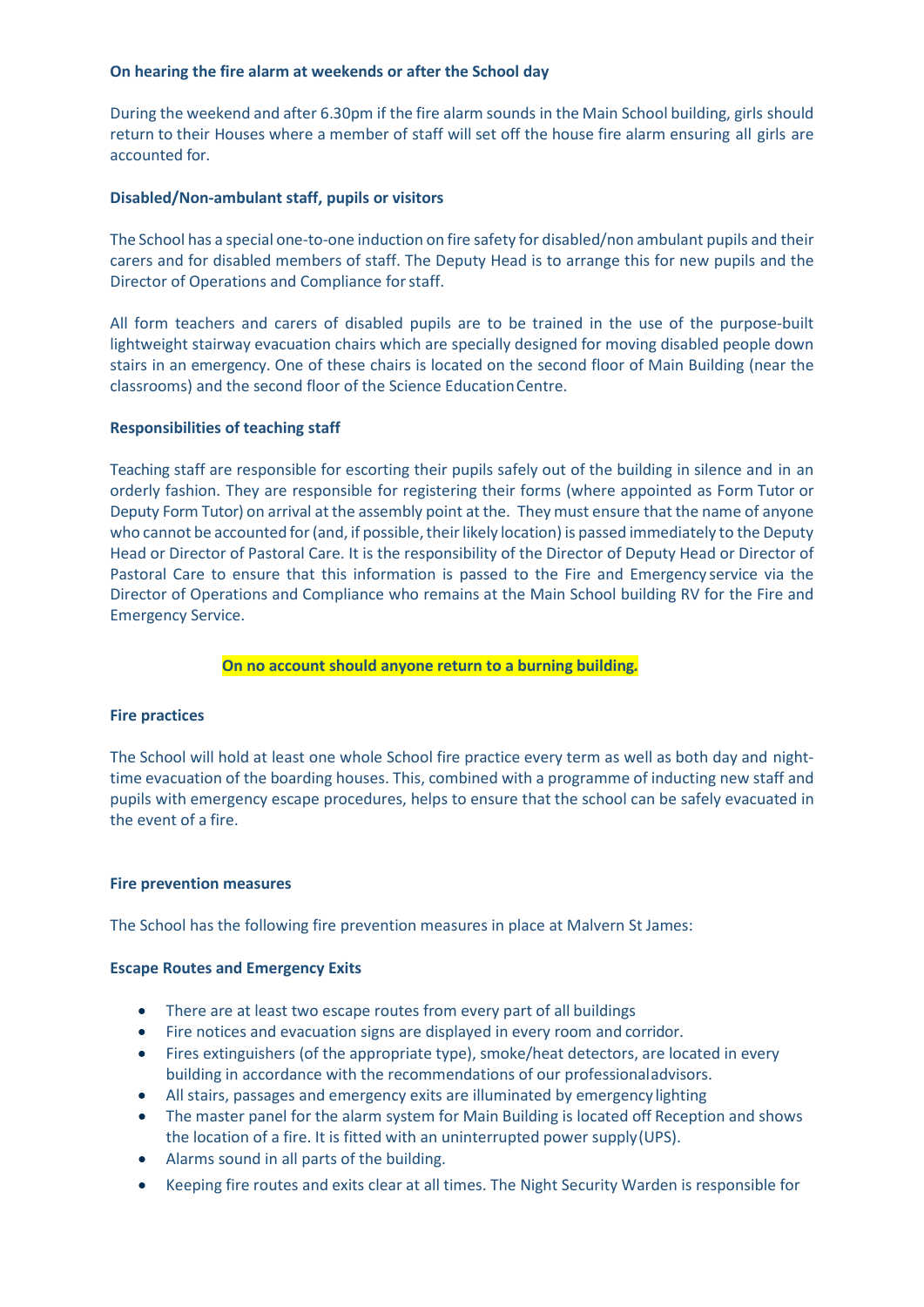unlocking the buildings in the morning, when he removes panicbolts, from all emergency exits, checks that escape routes are not obstructed and for reporting any defects.

# **Checks and Tests(and recording all tests and defects).**

- This is the responsibility of the Head of Estates, exercised through a nominated houseman.
	- o Weekly recorded checks of fire doors and escape routes, automatic door closures, emergency and exit signs and fire fighting equipment.
	- o Monthly recorded tests of emergency lightsto included an annualsoak test and a fitness for purpose test.
	- o Six monthly professional check on fire detection and warning equipment,
	- o An annual service of alarms, smoke detectors, fire extinguishers.
- Records of all tests are kept in the Head of Estates office and filed electronically Director of Operations and Compliance on the Health and Safety MS Team.
- Permanent displays in corridors, theatre scenery, stage curtains and props are treated with fire retardant spray.

### **Electrical safety**

- The School has current electrical test certificates for all its buildings. It uses NICEIC qualified Electrical Engineers to inspect and maintain its electrical installation.
- Regular portable appliance testing takes place in accordance with a published schedule. Several members of the Estates team and additional staff have been trained in this role.
- Records of all tests are kept by the Head of Estates and within the staff sharedarea.
- The Night Security Warden checks that all Scientific and CDT equipment is switched off at the end of the school day.

### **Lightning protection**

• All lightning protection and earthing conforms to BS 6651-1999. It is tested annually by a specialist contractor. Records of all tests are kept by the Head of Estates and on the Health and Safety MS Team.

### **Gas safety**

- All gas appliances (boilers, kitchen equipment etc) are regularly maintained and serviced by Gas Safe Registered Engineers. Records of all tests are kept in the Director of Operation's office.
- Landlord's gas safety certificates are held for all school domesticaccommodation.
- All kitchen equipment is switched off at the end of service.
- All laboratories are checked daily to ensure that the central gas supply is turnedoff.

### **Rubbish and combustible materials**

- Flammable rubbish is stored away from buildings in segregated wheelie-bins.
- Combustible materials used in teaching, catering, maintenance, grounds and caretaking are stored in fire resistant areas.
- All curtains and soft fabrics are purchased as inherently fire retardant or are treated to make them flame retardant.

### **Letting or hiring the school**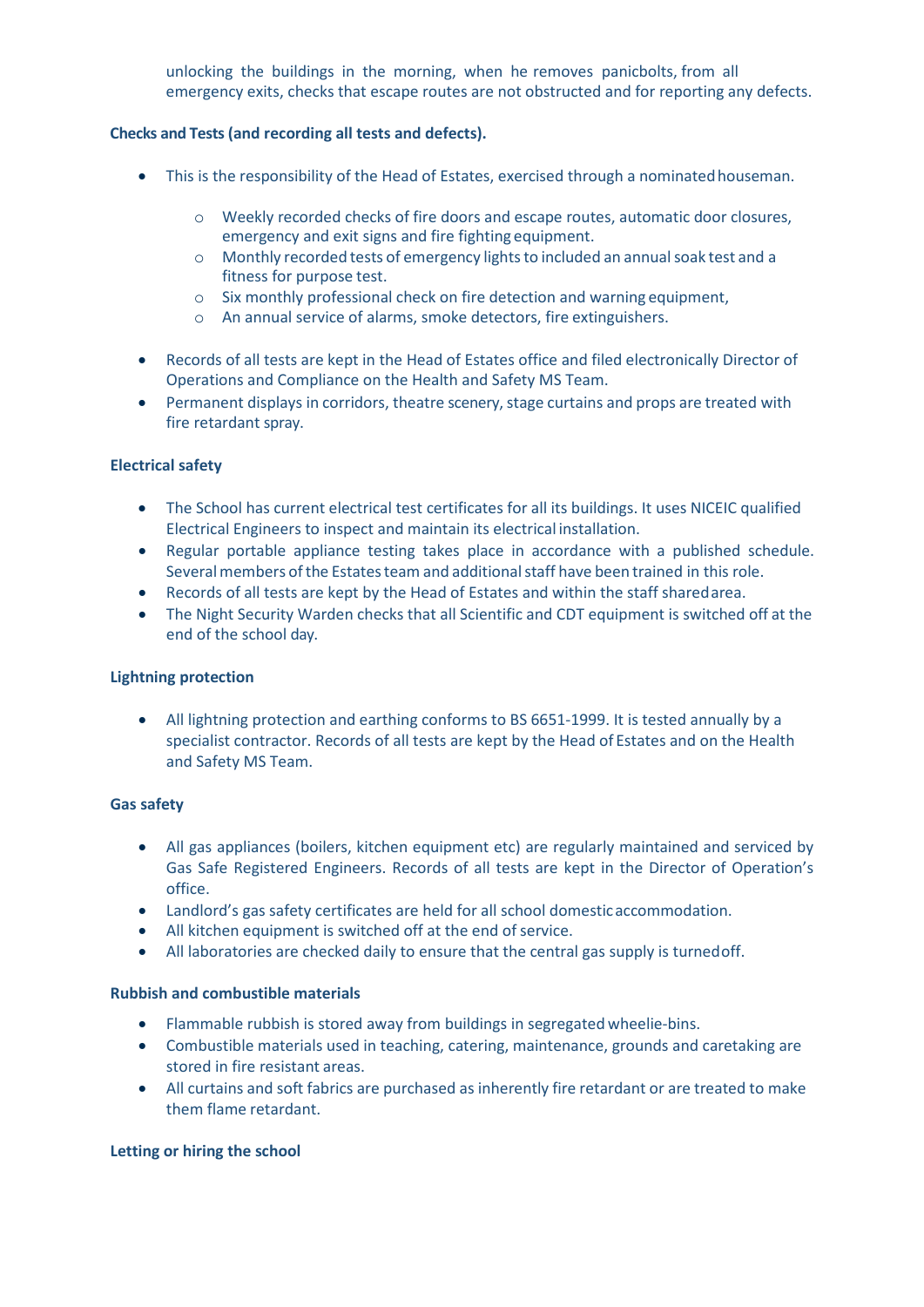The School's standard contractual terms for letting and hiring the School, cover fire safety and specify that the hirer should certify that they have read and understood the School's fire safety policy and procedures. Amember of the Estates Department is always on call when the School is let or hired for an outside function or event.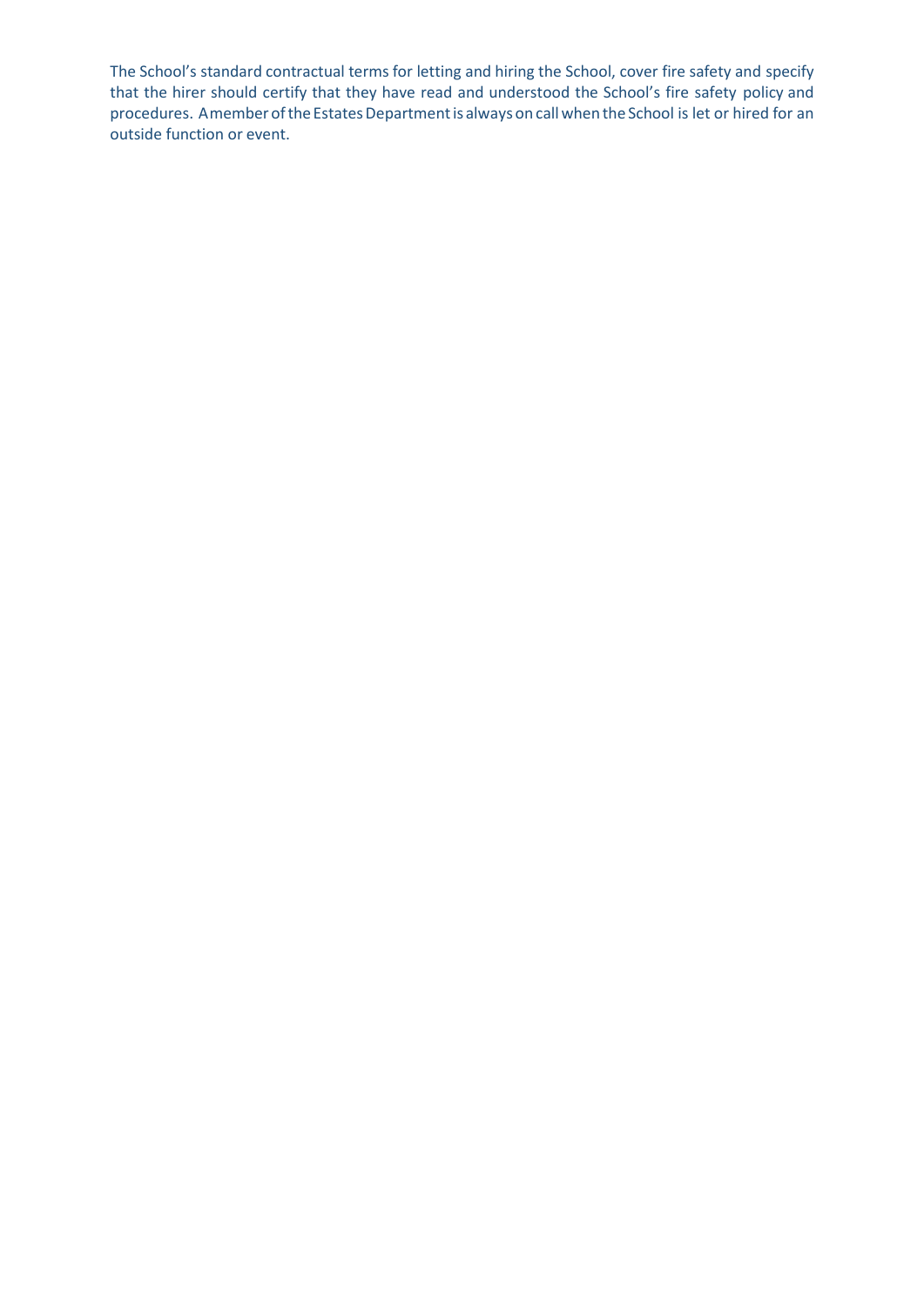### **Fire Risk Assessment**

The School's Fire Risk Assessments meet the requirements of the Regulatory Reform (Fire Safety) Order 2005 (the FSO). Specifically they identify:

- The Hazard
- The people at risk
- The measures to evaluate, remove, reduce and protect from the risk
- Themeasures needed to record, plan, inform, instruct and train people in risk reduction or removal
- The arrangements for reviewing the assessment

The Director of Operations & Compliance or external consultants will continually conduct risk assessments of all rooms, laboratories, corridors, stairs, sports buildings etc of Malvern St James. The risk assessment is updated every year, more frequently if significant changes are made to the interior of buildings, or new buildings are bought or added to. Periodically, fire risk assessments will be reviewed or re-written by external consultants.

# Enclosures:

- 1 [Fire Procedure in Benhams](#page-14-1)
- 2 [Fire Procedure in Batsford](#page-15-0)
- 3 [Fire Procedure in Hatfield](#page-18-1)
- 4 [Fire Procedure in Greenslade](#page-20-1)
- 5 [Fire Procedure in Poulton](#page-22-1)
- 6 [Fire Procedure in The Mount](#page-24-1)
- 7 [Emergency Procedure in the Sports Centre](#page-27-1)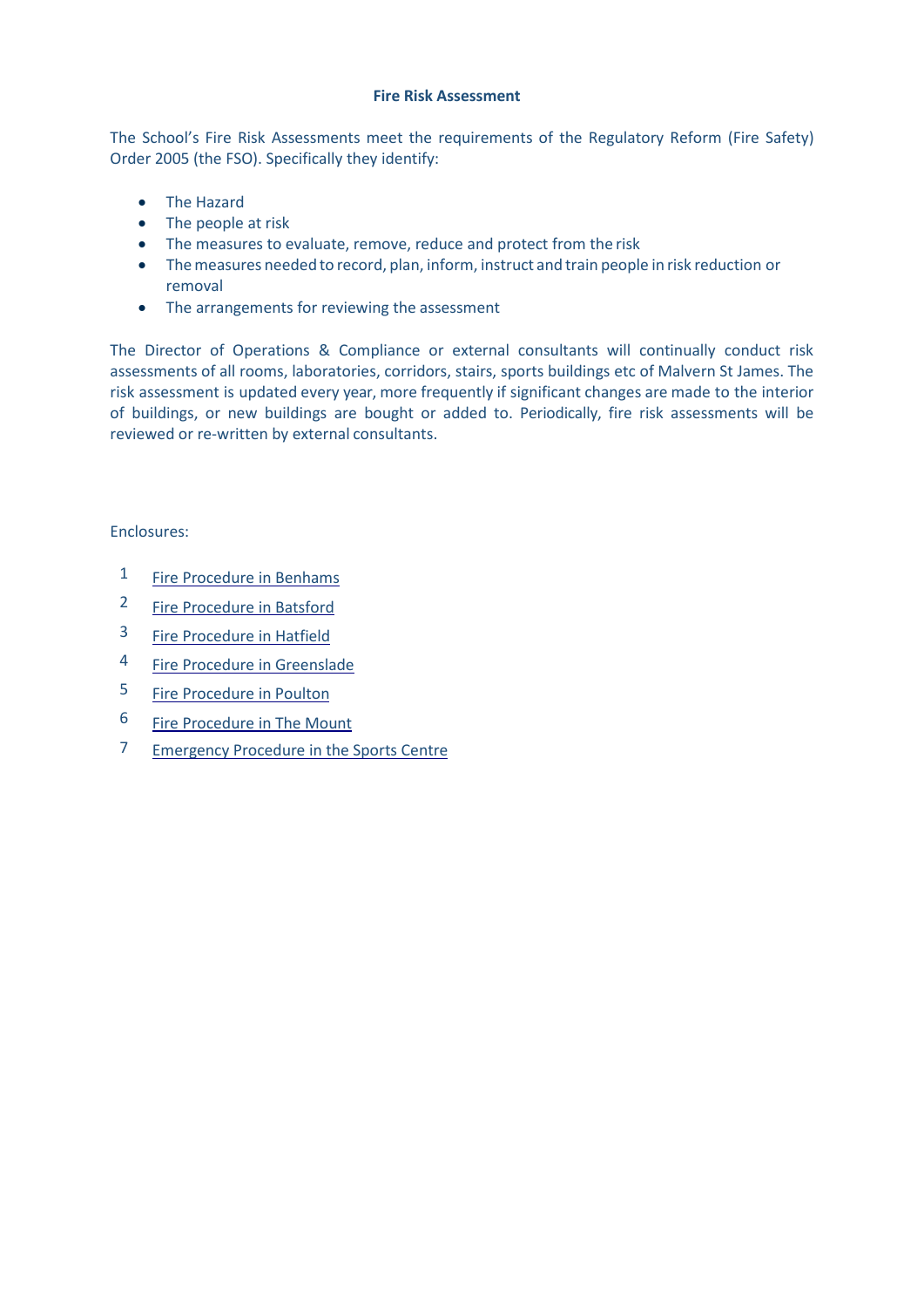# **Fire routine Benhams house**

- <span id="page-14-1"></span><span id="page-14-0"></span>1. The Benhams Fire alarm will cover the Boarding House and The Rectory.
- 2. When the fire alarm sounds the evacuation should commence immediately; this may be through the common room fire door and not just the main entrance. The monitoring service will alert the Fire Brigade. The Housemistress (HM), Deputy Housemistress (Dep HM) or person in charge of the group staying in Benhams, will collect the fire register located next to the final exits.
- 3. The other member of staff stands in an appropriate place reminding the pupils to be silent and to remain calm. If appropriate the other member of staff collects the visitors' file and the signing in & out sheets which are then referred to when accounting for missing pupils or visitors to the house.
- 4. The pupils line up on the drive to the front of the house (or the garden to the rear depending on the situation) in alphabetical order. The HM or Dep HM moves along the line asking each girl in turn to say their **own** name, marking with a tick if they are present. Other staff may be asked to assist with a torch and when safe to do so to contact the Nightwatchman to advise of the situation.
- 5. If there are overnight visitors in the house or pupils absent then a list will have been compiled and attached to the main fire register.
- 6. When the House is assembled outside the HM or Dep HM will keep them calm until the Fire Brigade say that it is safe for them to return inside. If there is a delay in returning to the House then the pupils should be taken to Batsford or Hatfield to keepwarm.
- 7. During the weekend and after 6.30pm if the fire alarm sounds in the main school building, pupils should return to their Houses where a member of staff will set off the house fire alarm ensuring all pupils are accounted for.

## **Procedure For Drills**

- 1. The Housemistress should first contact the monitoring service and request that the system be put on test for the duration of the drill. The firebox is located in the hall of the Oak door. To activate the alarm, select menu, disable controls and enter the code. Press Evacuate to set it off. When pupils have evacuated and been registered the member of staffshould press Silence Alarm. The fire drill should be completed following the procedure outlined above. The alarm should be rest and controls disabled.
- 2. When the House is assembled the HM or Dep HM may comment briefly on the efficiency of the fire drill and dismisses the pupils; it may be better to do this later if it is a night time drill.
- **3.** After completing the drill the Housemistress should again contact the monitoring service to ensure that they have received the signal from the Fire System and to ask for the system to be placed back on call. (**Between 3 to 4 minutes is the normal length of time).**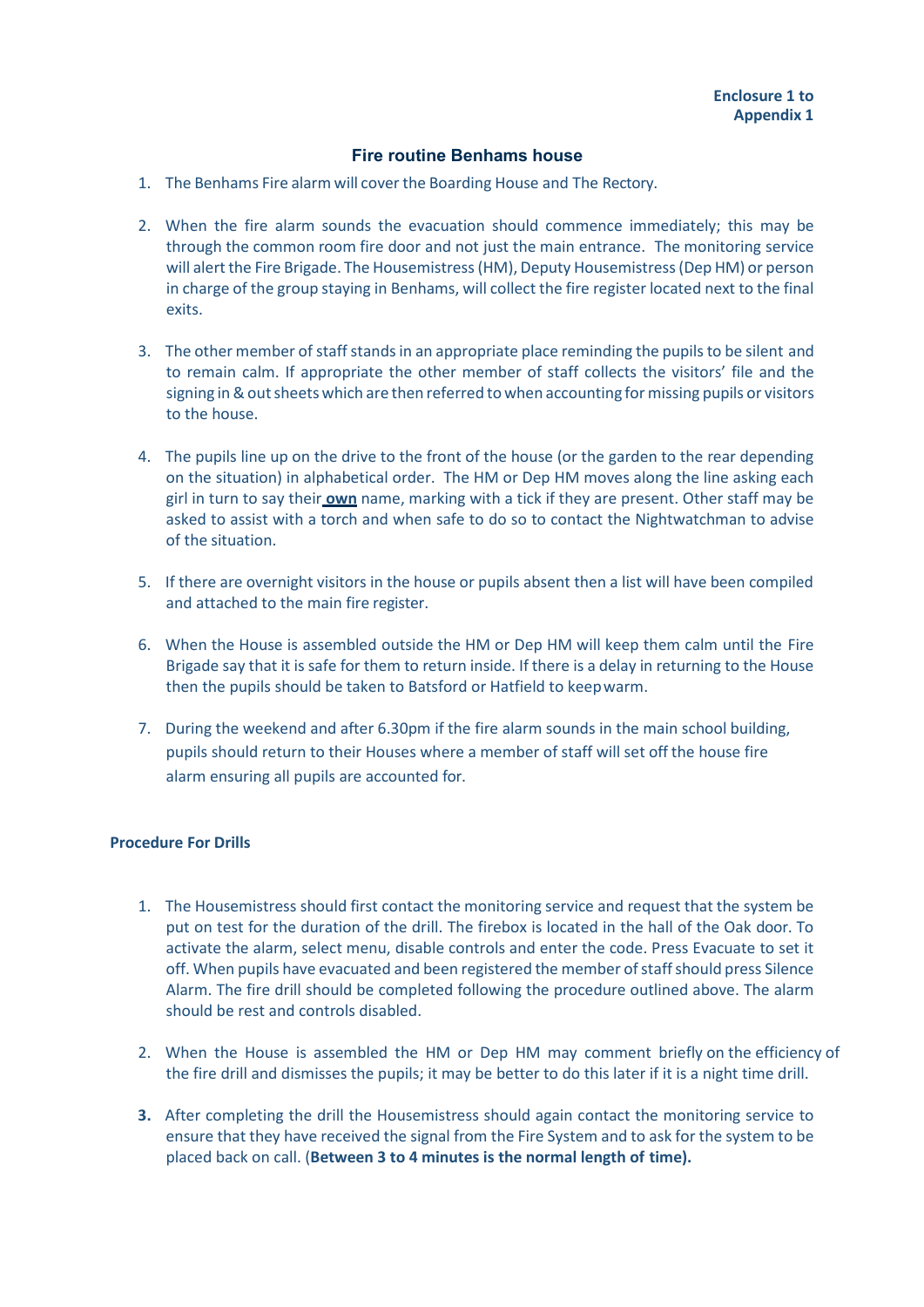### **Timing For Fire Drills**

- Fire drills must be held regularly, and always recorded.
- An unadvertised fire drill should be held by the end of the first weekend of term, but a walk through is done on the first evening the boarders are back in the house.
- Must have at least one practice per term and during the year at least one of these should be during sleeping hours.
- It is important that weekly, flexi and occasional boarders are familiar with the procedure.

#### **Record Keeping**

The time the fire drill took place and its duration are recorded on a form designed for this purpose. When the form is completed by the Housemistress or staff on duty, it is sent electronically to the Director of Operations & Compliance. An electronic copy is kept by the House, and if there are any faults reported it is important to make a note of these on the form and ensure action is taken, through the usual lines of communication to the Director of Operations & Compliance.

> **Enclosure 2 to Appendix 1**

#### **Batsford Fire Procedure when Girls' house**

<span id="page-15-0"></span>If girls discover a fire, they should alert a member of staff. Fire alarms can also be activated at any of the red call points. When the fire alarm sounds the evacuation should commence immediately; the monitoring service will automatically alert the Fire Brigade.

The exit points are the front door and the side door to the front garden via Tokyo.

There is a Fire Assembly Point sign on the fence opposite the main door across the drive. The area is floodlit at certain times, but a torch is located by the front door along with the First Aid kit which should be picked up on the way out if possible.

During the weekend and after 18:30 if the alarm sounds in the main school building, girls should return to their houses where a member of staff will ensure all girls are accounted for.

#### Staff:

Collect the fire register located to the right of the front door. If the alarm occurs before bedtime, the signing in/out folders and/or meal list on the tablet should be collected from the table if possible.

Should have a mobile phone with them to enable them to contact relevant parties and arrange a warm, dry place to go in inclement weather. The Batsford mobile also has the meal lists and registers on One Note.

A member of staff may sweep upstairs if she is upstairs and it is safe to do so. Remind the girls to be silent and to remain calm.

#### Girls:

Move out of the building quickly and quietly to wait in the designated area on the other side of the drive.

Not wait for a friend but inform a member of staff if they know the whereabouts of someone/ notice a girl from their room is missing.

Must have shoes/slippers on their feet. Wellies are available on the front porch.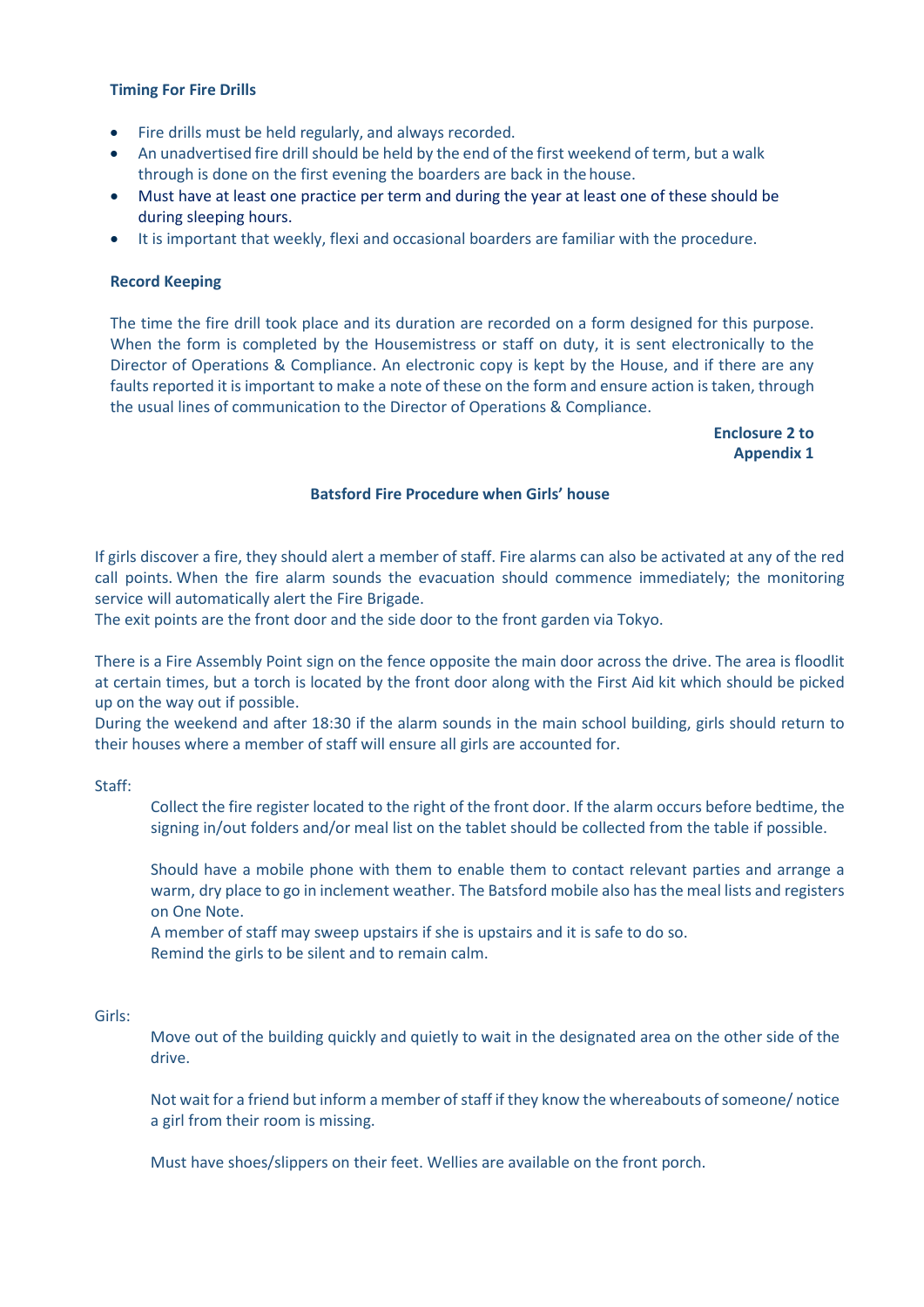Stand in rows of dorms and wait for the roll to be taken. Each girl must reply to her own name and not on behalf of others.

Wait quietly until the all clear is given. No-one should re-enter the house until the fire brigade has confirmed the building is safe.

### **Procedure for Drills.**

The Housemistress should first contact the monitoring service and request that the system be taken offline for the duration of the drill. The phone number and password are in the House handbook and on the firebox. The service will resume at an agreed time. The firebox is located by the front door. There is a key on the front. Put it into the key slot and turn it. Press Sound Alarm to set it off. The fire drill should be completed following the procedure outlined above. Press Silence Alarm and Reset before allowing the girls back in.

Staff should give feedback on the efficiency of the fire drill at some stage: this may not necessarily be at the end of the fire drill.

After completing the drill, the Housemistress should again contact the monitoring service to ensure that they have received the signal from the Fire System and to ask for the system to be placed back on call. **(Between 3 to 4 minutes is the normal length of time.)**

#### **Timing For Fire Drills**

- Fire drills must be held regularly, and always recorded.
- An unadvertised fire drill should be held by the end of the first weekend of term, but a wal k-through practice is done on the first evening the boarders are back in the house.
- Should have at least one practice per term and during the year at least one of these should be during sleeping hours
- It is important that weekly, flexi and occasional boarders are familiar with the procedure.

#### **Record Keeping**

The time the fire drill took place and its duration are recorded, together with any other observations, on a form designed for this purpose. When the form is completed by the Housemistress or staff on duty, it is electronically sent to the Director of Operations & Compliance. An electronic copy isto be kept by the House, and if there are any faults reported it is important to make a note of these on the form and ensure action is taken, through the usual lines of communication to the Director of Operations & Compliance.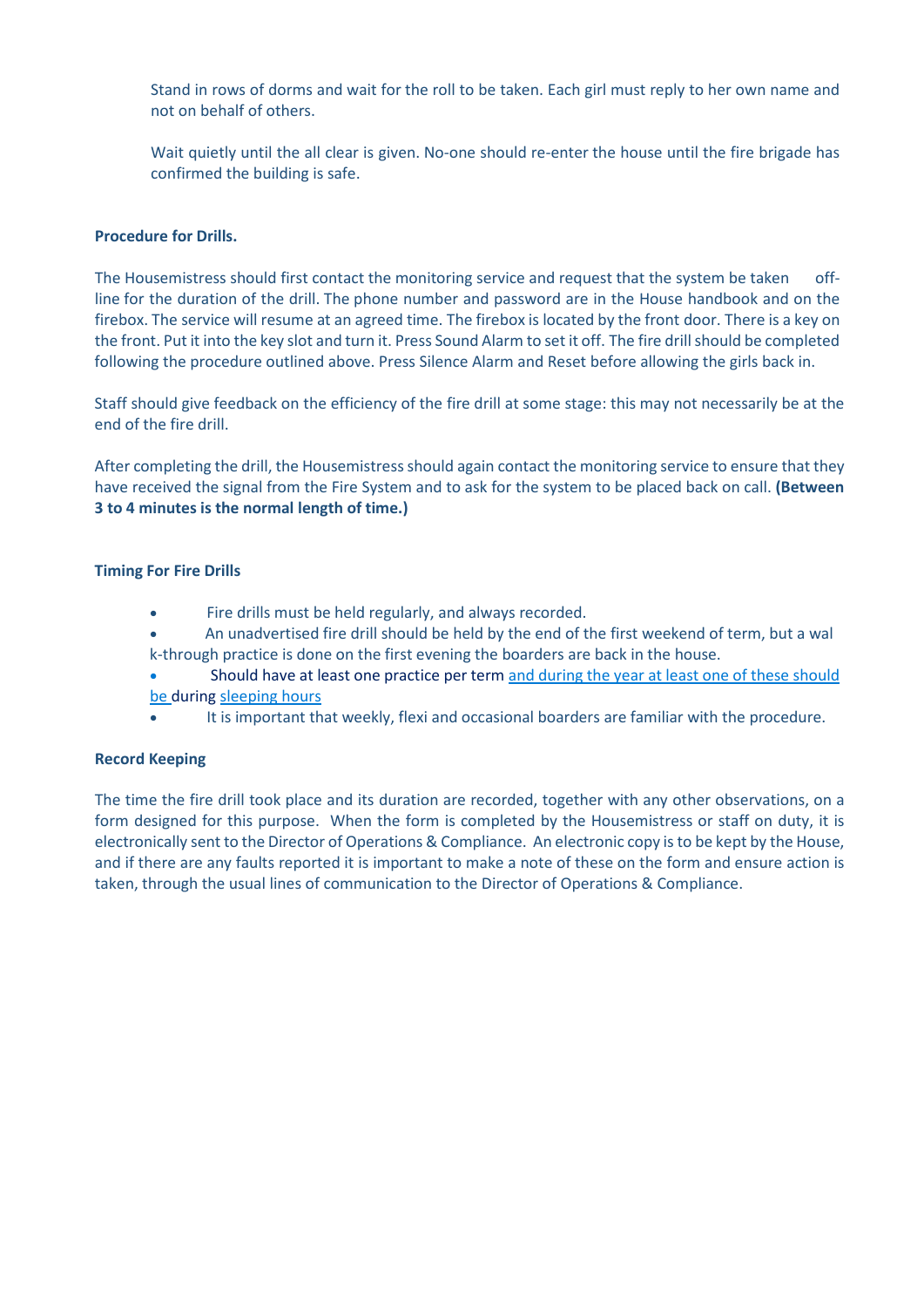#### **Batsford Fire Procedure when in use as Graduate Accommodation**

If the graduates in the house discover a fire, they should activate the alarm at any of the red call points. When the fire alarm sounds the evacuation should commence immediately; the monitoring service will automatically alert the Fire Brigade.  

The exit points are the front door and the side door to the front garden via Tokyo. 

There is a Fire Assembly Point sign on the fence opposite the main door across the drive.

Grads have the Night Security Warden's mobile number as well as the Head of Estate's phone number in case of emergency. They should check who is outside with them and the whereabouts of any others not present.

Wait quietly until the all-clear is given. No-one should re-enter the house until the fire brigade has confirmed the building is safe. 

### **Procedure for Drills.**

The Housemistress should first contact the monitoring service and request that the system be taken offline for the duration of the drill. The phone number and password are in the House handbook and on the firebox. The service will resume at an agreed time. The firebox is located by the front door. There is a key on the front. Put it into the key slot and turn it. Press Sound Alarm to set it off. The fire drill should be completed following the procedure outlined above. Press Silence Alarm and Reset before allowing the girls back in. 

Staff should give feedback on the efficiency of the fire drill at some stage: this may not necessarily be at the end of the fire drill.  

After completing the drill, the Housemistress should again contact the monitoring service to ensure that they have received the signal from the Fire System and to ask for the system to be placed back on call. **(Between 3 to 4 minutes is the normal length of time.)**

#### **Timing For Fire Drills**

• A fire drill is held at the start of the year and recorded. 

### **Record Keeping**

The time the fire drill took place and its duration are recorded, together with any other observations, on a form designed for this purpose. When the form is completed by the Housemistress, it is electronically sent to the Director of Operations & Compliance. An electronic copy is to be kept by the House and if there are any faults reported it is important to make a note of these on the form and ensure action is taken, through the usual lines of communication to the Director of Operations & Compliance.

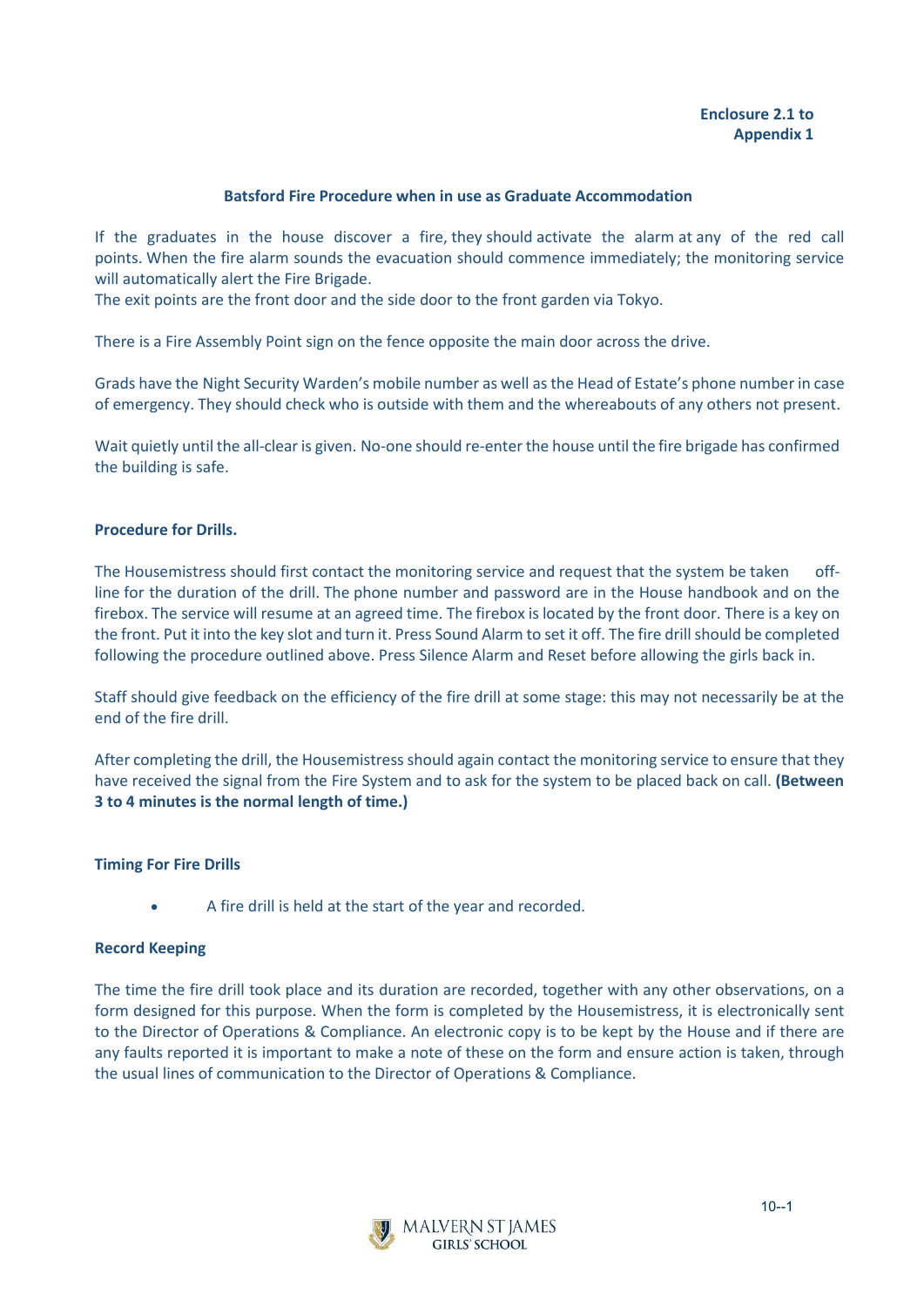# **Hatfield Fire Procedure**

<span id="page-18-1"></span><span id="page-18-0"></span>If girls discover a fire, they should alert a member of staff. Fire alarms can also be activated at any of the red call points. When the fire alarm sounds the evacuation should commence immediately; the monitoring service will automatically alert the Fire Brigade.  

The main exit points are the front door and the back door.

The area is lit by a street light next to the wall. If possible, a First Aid kit should be picked up on the way out. 

During the weekend and after 18:30 on weekdays if the alarm sounds in the main school building, girls should return to their houses where a member of staff will ensure all girls are accounted for. 

#### Staff:

Collect the fire register located by the emergency exit doors (front and back). If the alarm occurs before bedtime, the signing in/out folders and/or meal list on the tablet should be collected from the tables if possible. Y9 by the back stairs exit, Y7/8 by the front stairs exit

Should have a mobile phone with them to enable them to contact relevant parties and arrange a warm, dry place to go in inclement weather. The Hatfield mobile also has the meal lists and registers on One Note

A member of staff may sweep upstairs if she is upstairs and it is safe to do so.  Remind the girls to be silent and to remain calm 

#### Girls:

Must move out of the building quickly and quietly to wait in the designated area on the Dome side of the building

Must not wait for a friend but inform a member of staff if they know the whereabouts of someone/ notice a girl from their room is missing

Must have shoes/slippers on their feet

Stand in bubbles, 1<sup>st</sup> floor and 2<sup>nd</sup> floor rows and wait for the roll to be taken. Each girl must reply to her own name and not on behalf of others  

Wait quietly until the all-clear is given. No-one should re-enter the house until the fire brigade has confirmed the building is safe

#### **Procedure for Drills.**

The Housemistress should first contact the monitoring service and request that the system  be taken offline for the duration of the drill. The phone number and password are in the House fire folder on the opposite side of the atrium. The service will resume at an agreed time. The firebox is located by the front door. There is a key slot on the front, the key is above it. Open the front, put it into the key slot and turn it. Press Sound Alarm to set it off. The fire drill should be completed following the procedure outlined above. Press Silence Alarm and Reset before allowing the girls back in. 

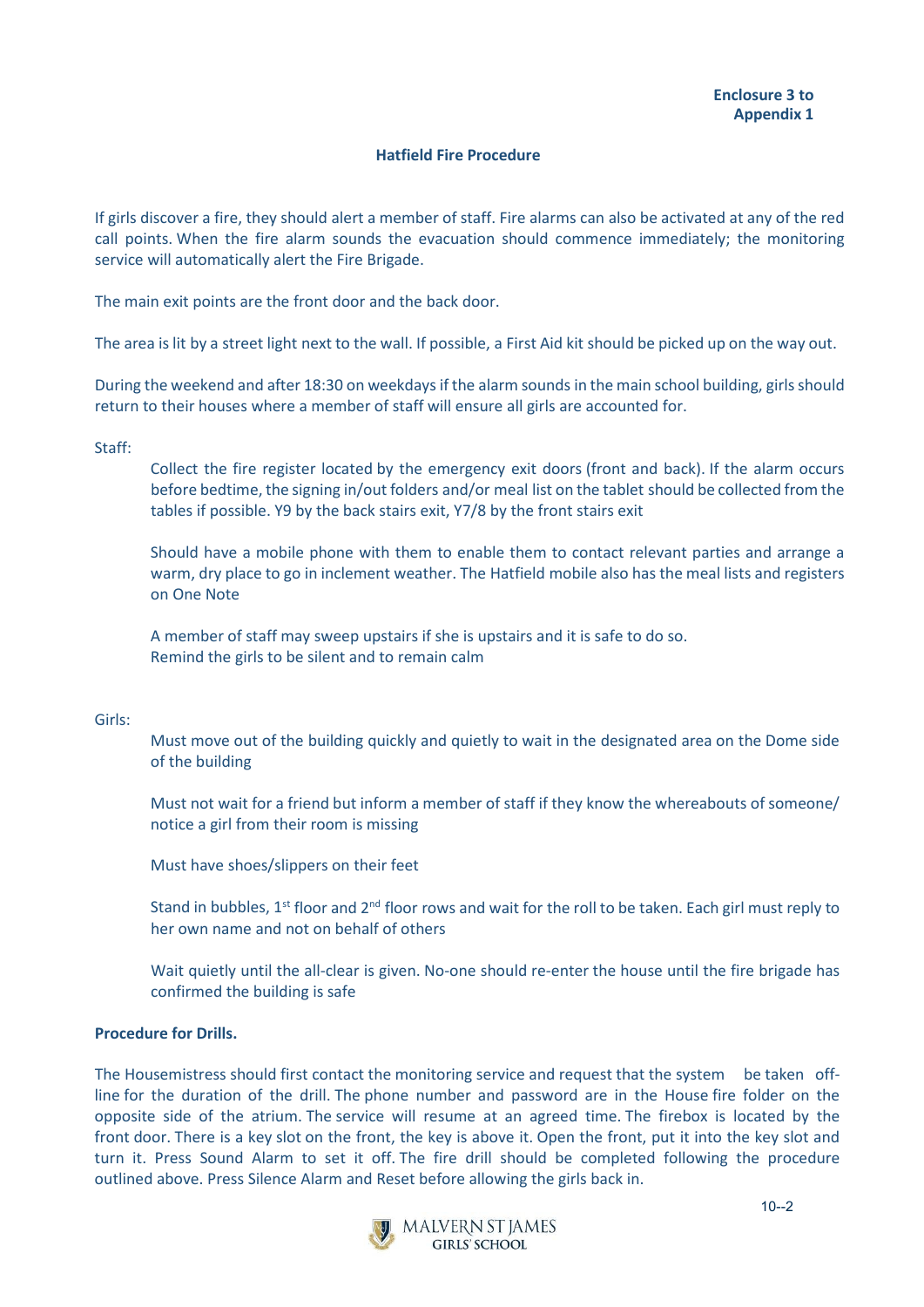Staff should give feedback on the efficiency of the fire drill at some stage: this may not necessarily be at the end of the fire drill.  

After completing the drill, the Housemistress should again contact the monitoring service to ensure that they have received the signal from the Fire System and to ask for the system to be placed back on call. **(Between 3 to 4 minutes is the normal length of time.)**

# **Timing for Fire Drills**

- Fire drills must be held regularly, and always recorded.
- An unadvertised fire drill should be held by the end of the first weekend of term, but a wal k-through practice is done on the first evening the boarders are back in the house.
- Should have at least one practice per term and during the year at least one of these should be during sleeping hours
- It is important that weekly, flexi and occasional boarders are familiar with the procedure.

### **Record Keeping**

The time the fire drill took place and its duration are recorded, together with any other observation, on a form designed for this purpose. When the form is completed by the Housemistress, or member of staff on duty, it is electronically sent to the Director of Operations and Compliance and if there are any faults reported it is important to make a note of these on the form and ensure action is taken through the usual lines of communication with the Director of Operations & Compliance.

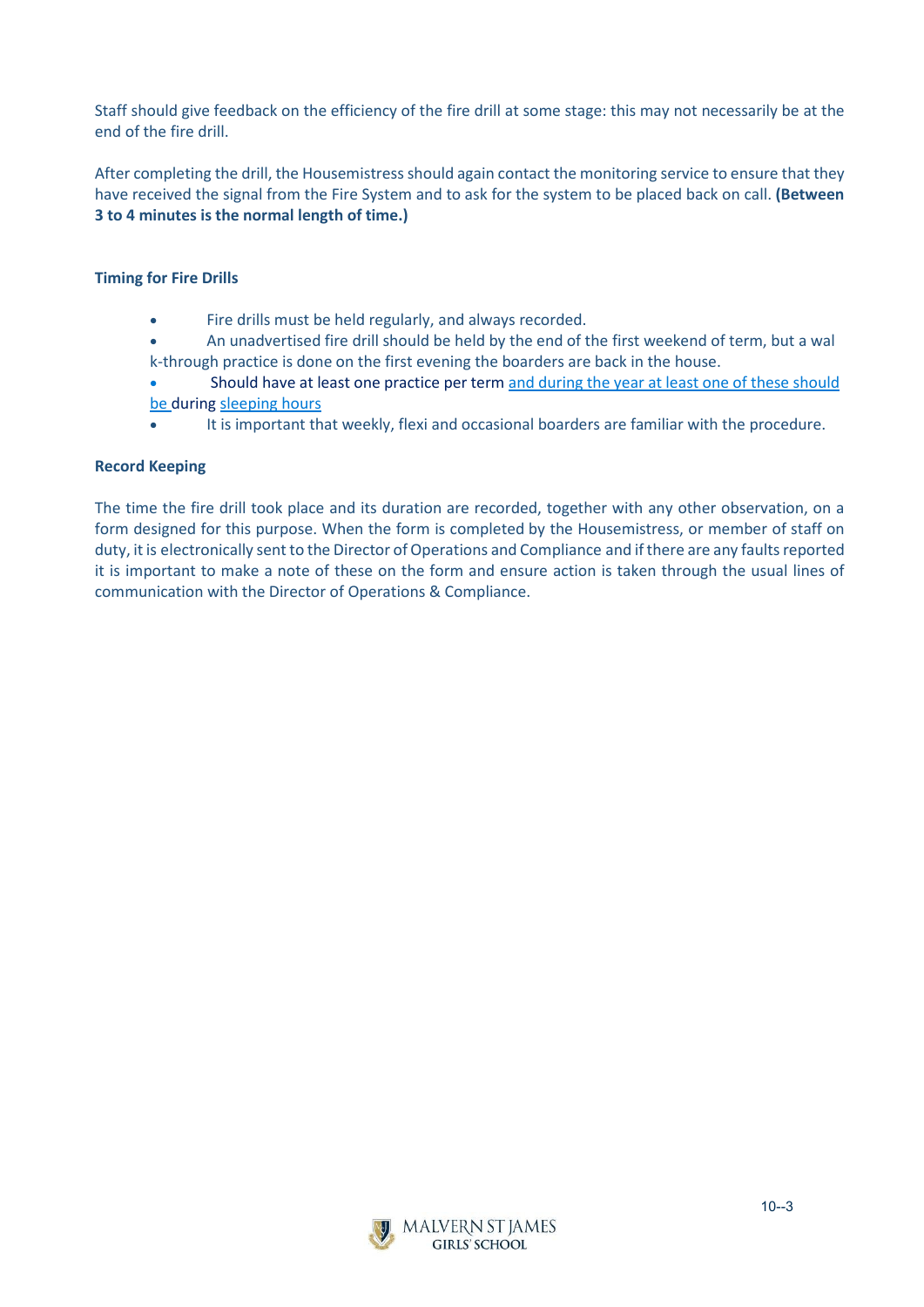### **Greenslade Fire Procedure**

<span id="page-20-1"></span><span id="page-20-0"></span>The Boarding House is housedoff site from the main school building.

The Greenslade Fire procedure is as follows:

1. All girls in Greenslade are all placed on a fire list. Copies of these lists on boards are kept in a fire box next to the side door (east entrance) of the building. The girls are to line up in the prescribed list and order. On the gravel driveway by the side door to the east of the building.

2. The person at the top of each fire list is responsible for collecting the fire board from the box. They then check each girl off, according to her fire list, and report any girls missing to the member of staff on duty.

3. When the fire alarm goes off girls line, in their fire list groups, up outside the side door in silence.

4. Members of staff take check on OneNote the night check lists if after 10:30pm

5. The girls remain outside until the Fire Brigade give the authority to re-enter the building. If it is raining the girls should line up under the porch near the east end of the building. If it is particularly wet or cold the group should be evacuated to The Dome or another Boarding House.

6. There are regular fire drills. The must be a fire drill each term within the first week. Should have at least one practice per term and during the year at least one of these should be during sleeping hours

7. During the weekend and after 6.30pm if the fire alarm sounds in the main school building a member of staff will do a register to ensure all girls are accounted for.

### **Procedure For Drills**

- 4. The Housemistress should first contact the monitoring service and request that the system be put on test for the duration of the drill. The firebox is located in the hall of the Oak door. There is a key on the front. Put it into the key slot and turn it. Press Sound Alarm to set it off, when majority of girls have left the building, the member of staff not doing registration should press Silence Alarm. The fire drill should be completed following the procedure outlined above.
- 5. When the House is assembled the HM or Dep HM may comment briefly on the efficiency of the fire drill and dismisses the girls; it may be better to do this later if it is a night time drill.
- **6.** After completing the drill the Housemistress should again contact the monitoring service to ensure that they have received the signal from the Fire System and to ask for the system to be placed back on call. (**Between 3 to 4 minutes is the normal length of time).**

### **Timing For Fire Drills**

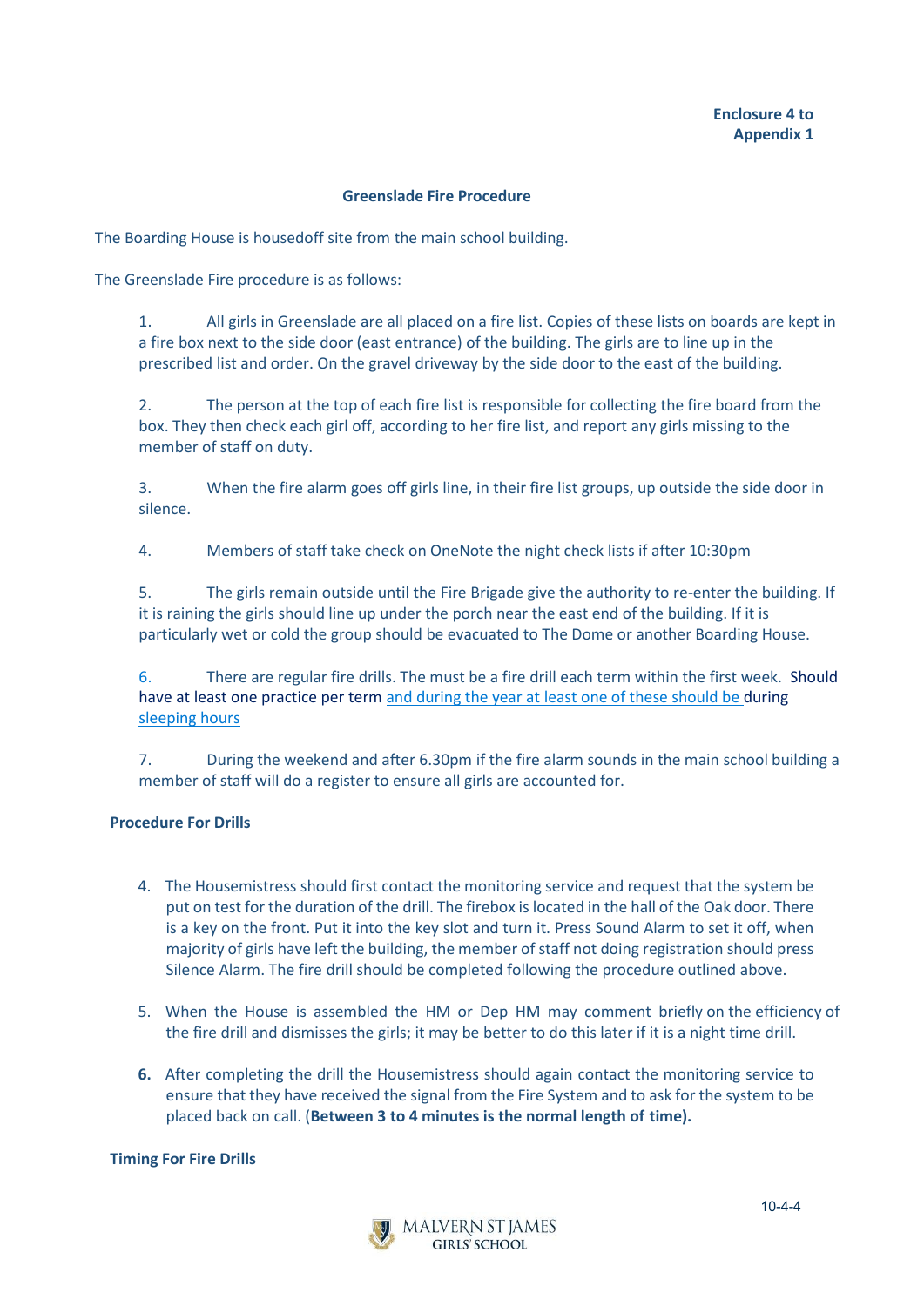- Fire drills must be held regularly, and always recorded.
- An unadvertised fire drill should be held by the end of the first weekend of term, but a walk through one is done on the first evening the boarders are back in the house.
- Must have at least one practice per term and during the year at least one of these should be during sleeping hours.
- It is important that weekly, flexi and occasional boarders are familiar with the procedure.

### **Record Keeping**

The time the fire drill took place and its duration are recorded on a form designed for this purpose. When the form is completed by the Housemistress or staff on duty, it is sent electronically to the Director of Operations & Compliance. An electronic copy is kept by the House, and if there are any faults reported it is important to make a note of these on the form and ensure action is taken, through the usual lines of communication to the Director of Operations & Compliance. The file is in the Housemistress's office

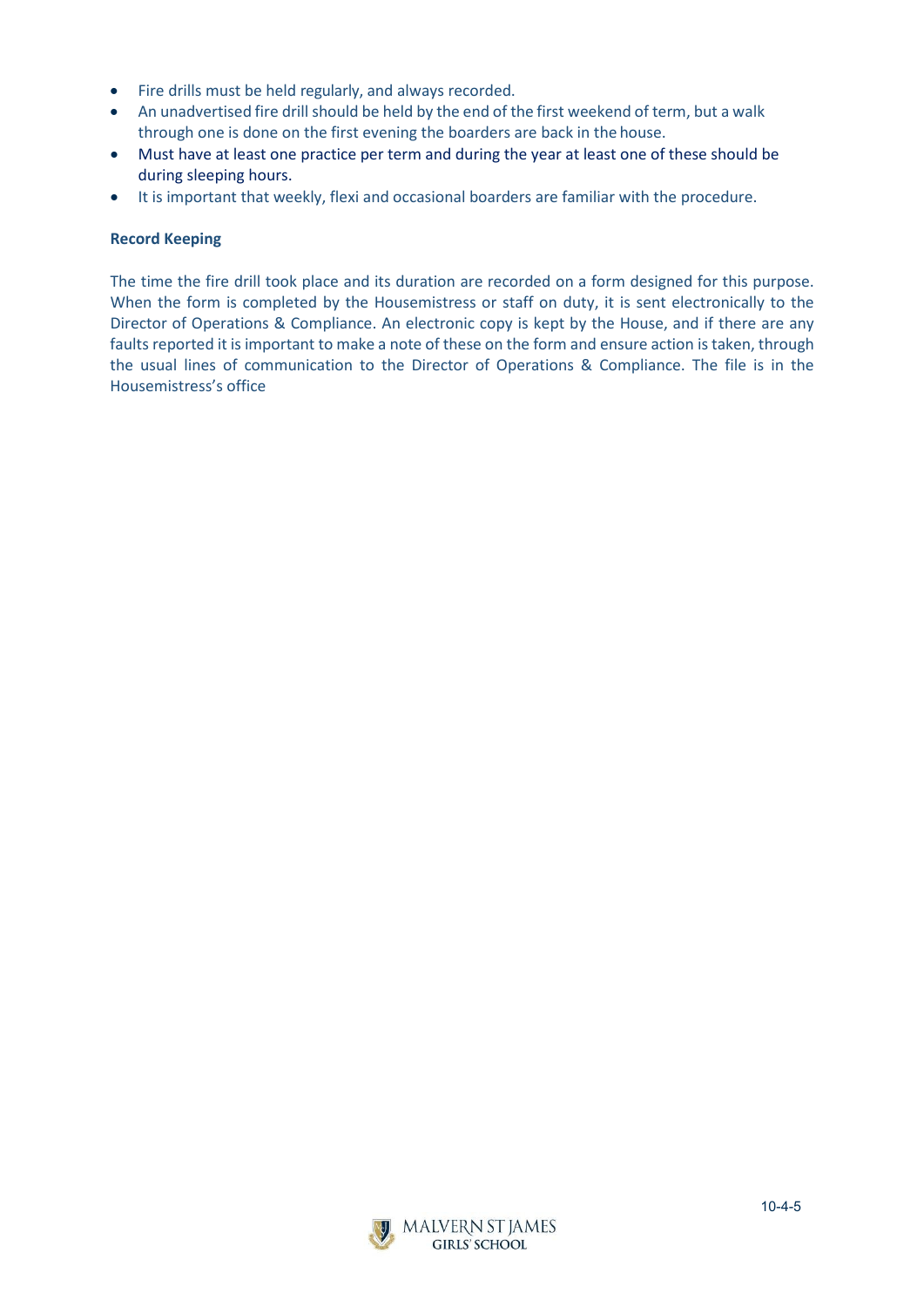### **Poulton Fire Procedure**

<span id="page-22-1"></span><span id="page-22-0"></span>Given that Poulton Boarding House is located within the main building, during the school day, (8am-6.30pm) the main School fire procedure is to be followed. Outside these hours and on the weekend the Poulton Fire procedure is followed.

All girls in Poulton are all placed on a fire list. Copies of these lists on clipboards are kept in a fire box next to the side door.

On hearing the alarm, girls are to evacuate the building by the nearest exit. Girls are to then line up in their fire list groups, in the car park by the side door.

The person at the top of each fire list is responsible for collecting the fire board from the box, as long as it is safe to do so. They then check each girl off, according to her fire list, and report any girls missing to the member of staff on duty.

Members of staff will take down the signing in and out books.

The girls remain outside until the Fire Brigade give the authority to re-enter the building. If it is raining the girls should line up outside the arch by York Hall. If the cause of the smoke is known to staff and there is no risk to girls, after consultation with the Estates staff on duty, a member of staff should re-enter the building andopen the door by the York Hall, so that girls can wait in the warmth and dry. This part of the building is an extension to the main building and the group can be easily removed from here, in a subsequent emergency. If the York Hall is considered a risk, then the group should be evacuated to The Dome or another Boarding House.

If girls from other Houses are eating in the dining room when the alarm sounds, they should return to their Houses where a member of staff will set off their fire alarm ensuring all girls are accounted for.

### **Procedure For Drills**

- 1. The Housemistress should first contact the monitoring service and request that the system be put on test for the duration of the drill. The firebox is located in the hall of the Oak door. There is a key on the front. Put it into the key slot and turn it. Press Sound Alarm to set it off, when majority of girls have left the building, the member of staff not doing registration should press Silence Alarm. The fire drill should be completed following the procedure outlined above.
- 2. When the House is assembled the HM or Dep HM may comment briefly on the efficiency of the fire drill and dismisses the girls; it may be better to do this later if it is a night time drill.
- **3.** After completing the drill the Housemistress should again contact the monitoring service to ensure that they have received the signal from the Fire System and to ask for the system to be placed back on call. (**Between 3 to 4 minutes is the normal length of time).**

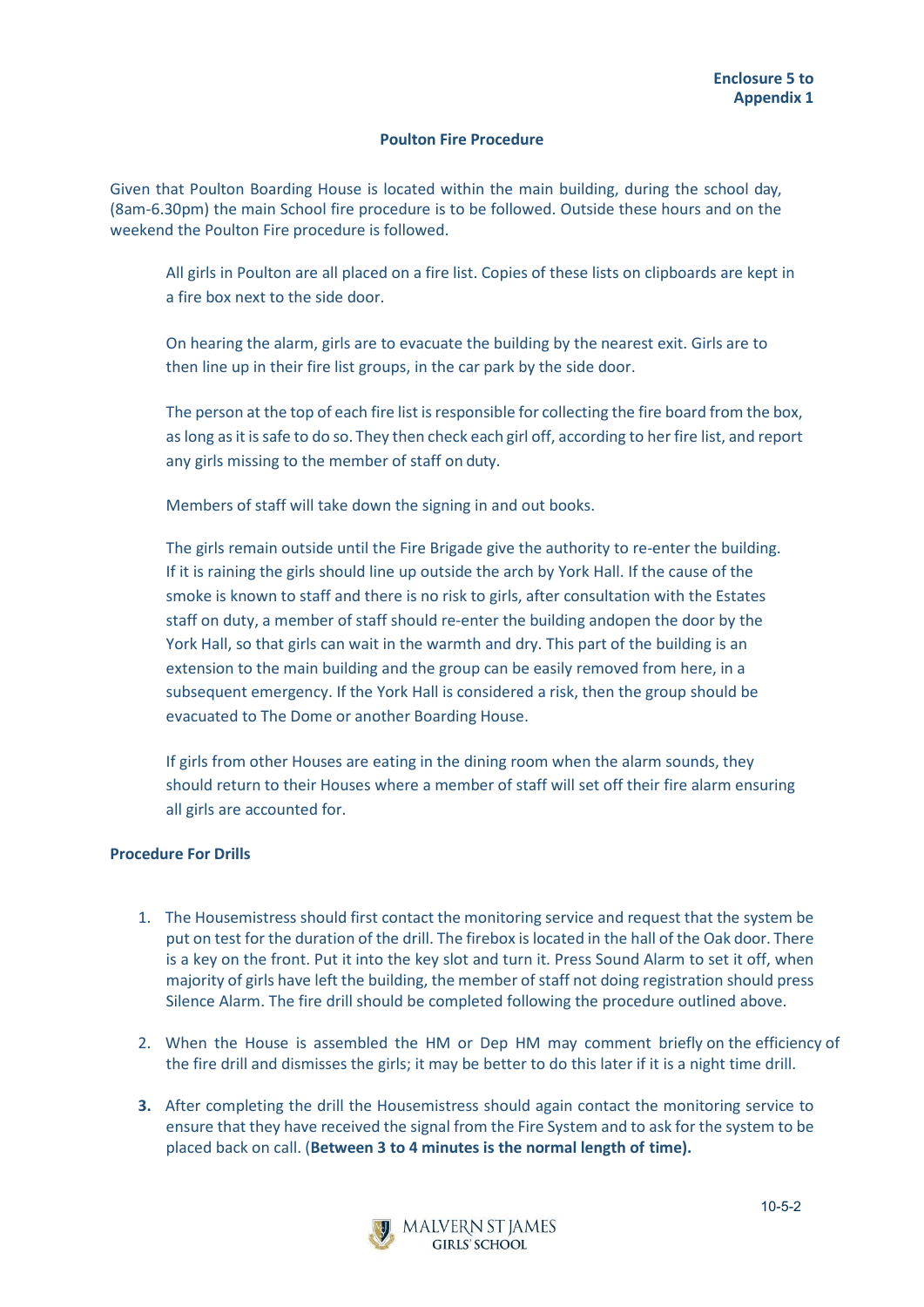Note that the gas is automatically shut down when the fire alarm is sounded so the Nightwatchman should be contacted to turn this back on and reset the boilers on the 4<sup>th</sup> floor after the alarm has sounded.

# **Timing for Fire Drills**

- Fire drills must be held regularly, and always recorded.
- An unadvertised fire drill should be held during the first week of term, but a walk through one is done on the first evening the boarders are back in the house at the start of a new academic year in September.
- Should have at least one practice per term and during the year at least one of these should be during sleeping hours

It can be difficult to decide exactly when to hold a fire drill e.g. if it is to be late at night, ensure girls don't have to be up early for a match or another activity. It is important that all members of staff are familiar with the fire routine. An early morning (say between 6.30 & 7a.m. on a Saturday morning) is a good time to hold a fire drill. Sundays are also a good time, but again one has to assess the effectiveness of a fire drill if a number of girls are away on an optional exeat. It is important that weekly boarders are familiar with the procedure

# **Record Keeping**

The time the fire drill took place and its duration are recorded on a form designed for this purpose. When the form is completed by the Housemistress or staff on duty, it is electronically sent to the Director of Operations & Compliance. An electronic copy isto be kept by the House, and if there are any faults reported it is important to make a note of these on the form and ensure action is taken, through the usual lines of communication to the Director of Operations & Compliance.

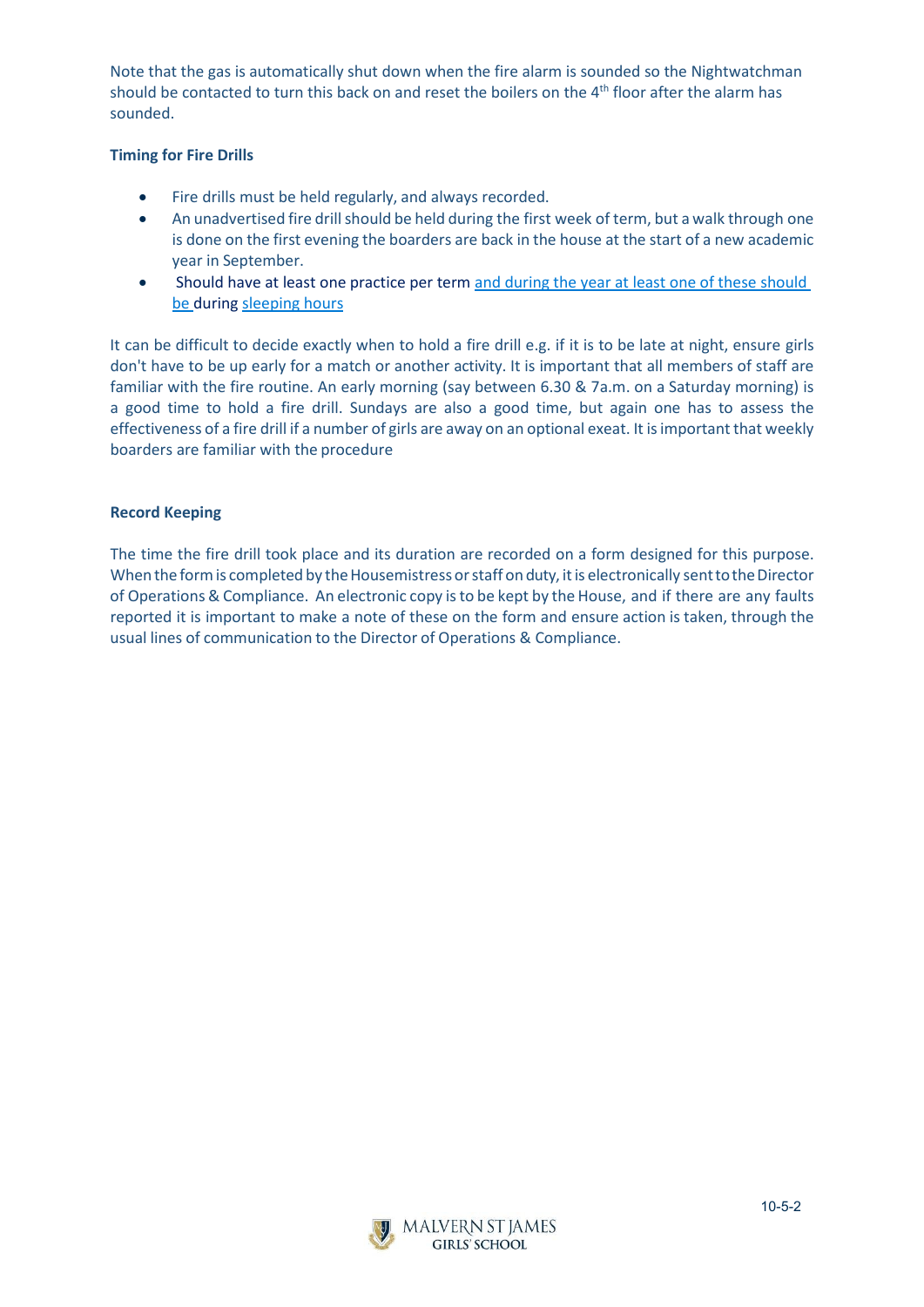### **The Mount Fire Procedure**

<span id="page-24-1"></span><span id="page-24-0"></span>The following procedure should be followed by pupils and staff in the event of a fire within Mount:

If you discover a fire, sound the Alarm by breaking the glass of a Red Call Point (anywhere in the building) **or** activate the 'sound alarm' button on the Fire Panel in the Housemistress' flat, only if you are nearer to it and only if it is safe to do so. Using the key (on top of the Fire Panel), turn it to the right and then press the 'Evacuate' button, this will sound the alarms. The Fire alarms will 'sound' automatically if heat or smoke is detected by overhead sensors.

**\*\*The Sounders of the 'Red Care Fire Alarm System' automatically summon the Fire Brigade\*\***

- **Staff and Girls to evacuate the building quickly and quietly via the closest and safest fire exit.**
- House Staff can use an extinguisher on a fire **only** if it is SAFE / practical to do so and does not expose you or anyone else to danger. Housemistresses & Deputy HM's / House Tutor should have instruction & training on the use of Fire Extinguishers. Safety is a Priority and if in doubt about using one, she must Exit the building immediately.
- **Exit the Building, collecting a House Fire Register and torch from the nearest fire exit point:-**
	- **1. By main office next to front door.**
	- **2. Back laundry door**
	- **3. Inside next to fire exit at end of long corridor**
- **Once you have left the building by the nearest safe exit, go straight to muster point – Mount Driveway outside Housemistress Flat andLaundry.**
- **If Exiting via the main 'Front door' Collect the signing IN & OUT sheets from Hall Table, but only** if you are passing it and it is safe to do so.
- $\mathbb D$  If exiting via the Front door of the House walk down the drive and along the pavement, to the right and next right, up to the Main Muster Point for the whole house. If exiting from the **rear of the house** (1<sup>st</sup> floor), descend the steps to the left at the side of the house and meet at the Main Muster Point. The rear External Fire Escapes also evacuate via this routine, from the garden and down theside of the house to the Muster Point.

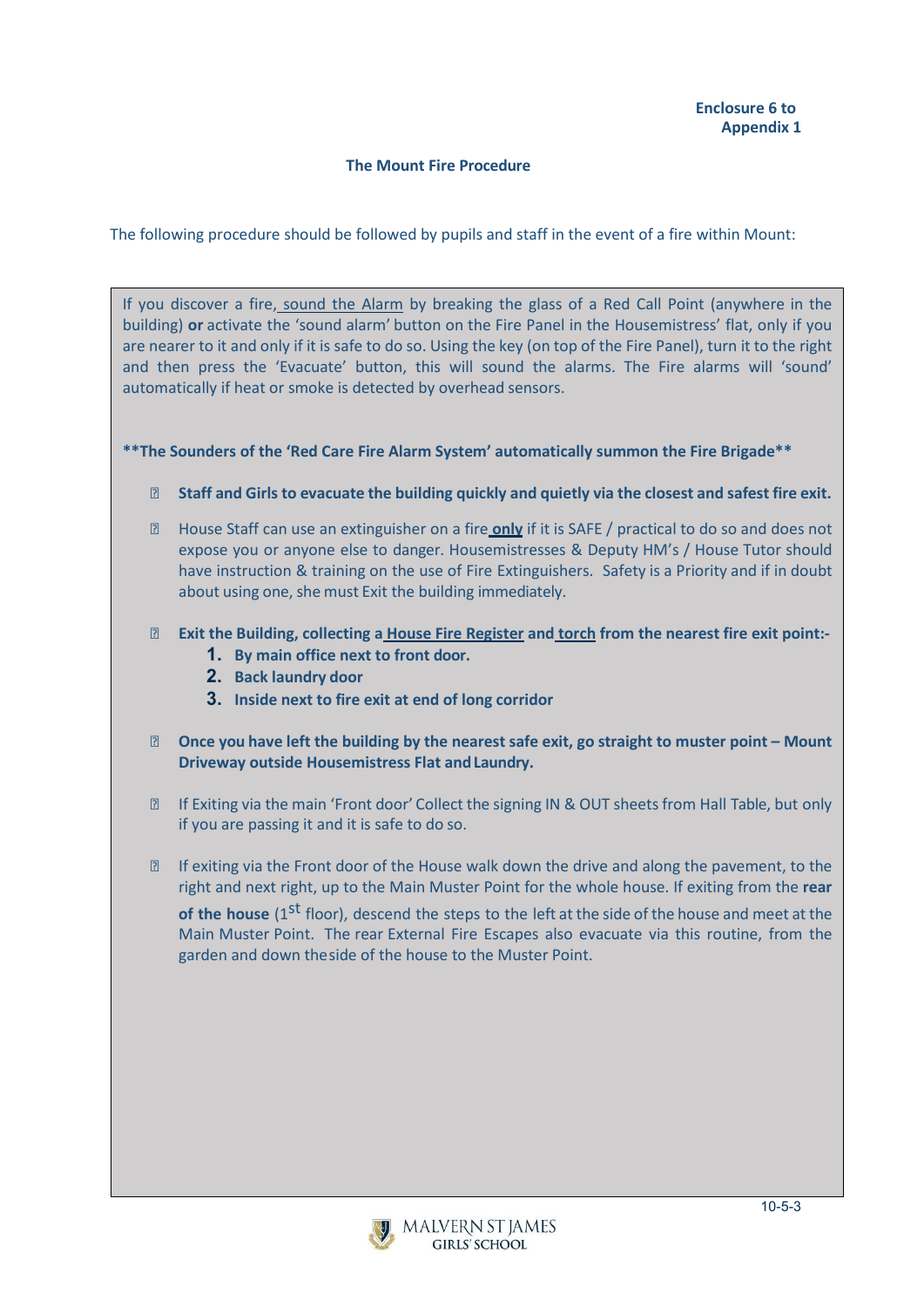- Girls line up alphabetically by Year group. The register is taken and any missing girls are identified to the Fire Service on their arrival along with their location in the house.
- On arrival of the Fire Service notify them of any missing girls and their locations and Inform them that the Fire Book (House / Dorm Plans etc.) can be found just inside the external door to the Housemistress's flat and on the corner shelf by the main front door.

**NB:** You must not allow anyone to go back into the building until the Fire Officers have checked it, nor must you go back in yourself. If the fire alarm sounds and you have not 'triggered' a practice or test, you must assume it is a fire and follow the above procedure.

During the weekend and after 6.30pm if the fire alarm sounds in the main school building, girls should return to their Houses where a member of staff will set off the house fire alarm ensuring all girls are accounted for.

### **Fire Exit Locations**

### **Main Fire Exits**:

Front door Back door by Laundry 1<sup>st</sup> floor at end of the long corridor

# **Additional Fire Exits:**

Housemistress Front Door via upstairs Games Room Passage Door in connecting door between Houses Door between bathroom and silver room on Ryall side of the House

## **Fire Exits through windows:**

**1 st Floor** MOUNT: Room14, 15, 16 &17

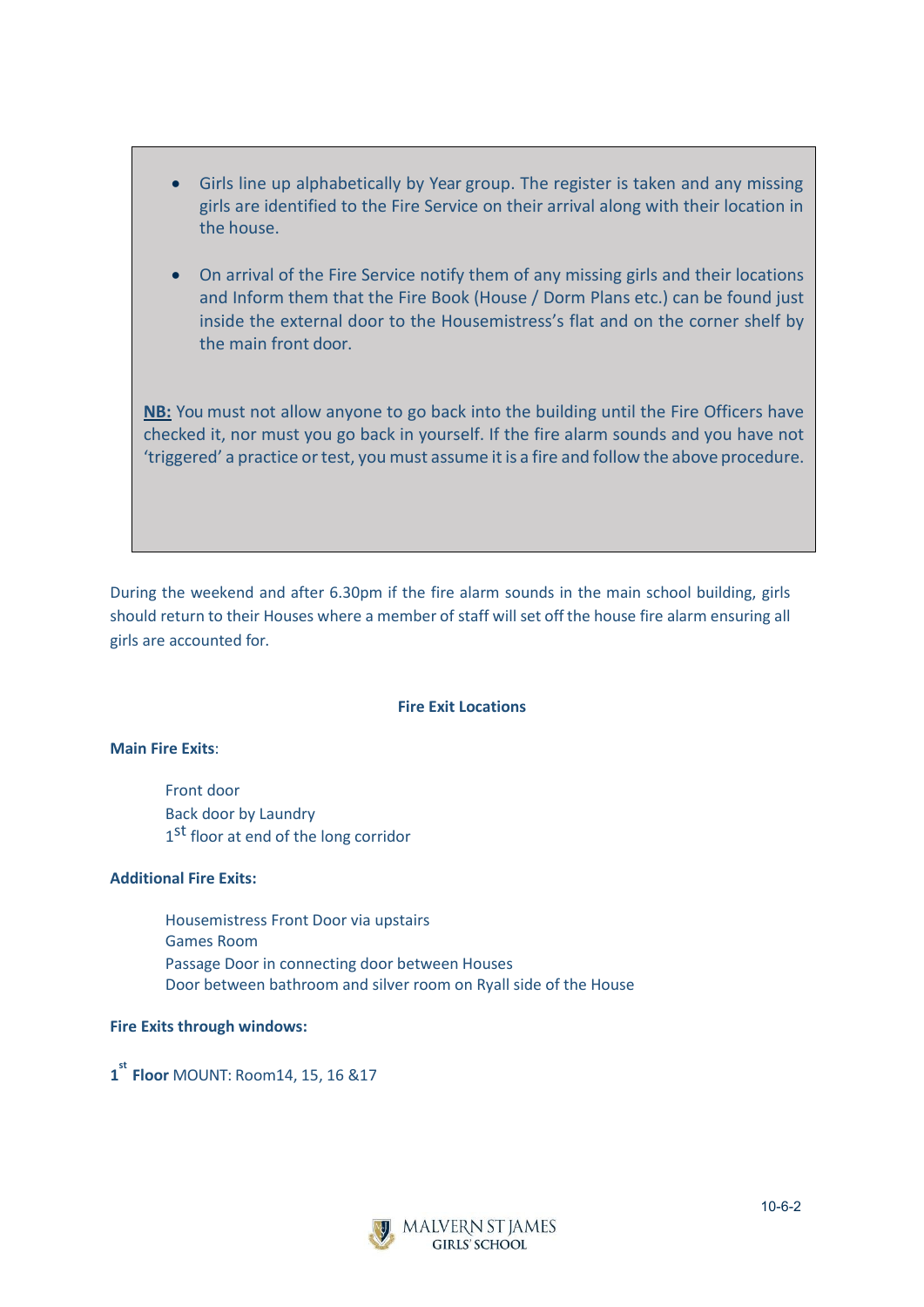

# **Procedure For Drills.**

When a practice drill is planned, the Housemistress should first contact the monitoring service and request that the system be put on test for the duration of the drill. The Night-watchman may be called to activate the alarm; the Night-watchman can also assists with activating, silencing and resetting the alarm.

The fire drill should be completed following the procedure outlined in the section above

When the House is assembled the HM or Dep HM may comment briefly on the efficiency of the fire drill and dismisses the girls; it may be better to do this later if it is a night time drill.

After completing the drill the Housemistress should again contact the monitoring service to ensure that they have received the signal from the Fire System and to ask for the system to be placed back on call. (**Between 3 to 4 minutes is the normal length of time.)**

# **Timing For Fire Drills**

- Fire drills must be held regularly, and always recorded.
- An unadvertised fire drill should be held during the first week of term, but a walk through one is done on the first evening the boarders are back in the house at the start of a new academic year in September.
- Must have at least one practice per term and during the year at least one of these should be during sleeping hours It is important that weekly boarders are familiar with the procedure

### **Record Keeping**

The time the fire drill took place and its duration are recorded on a form designed for this purpose. When the form is completed by the Housemistress or staff on duty, it is sent to the Director of Operations & Compliance. A copy is kept in the House, and if there are any faults reported it is important to make a note of these on the form and ensure action is taken, through the usual lines of communication to the Director of Operations & Compliance.

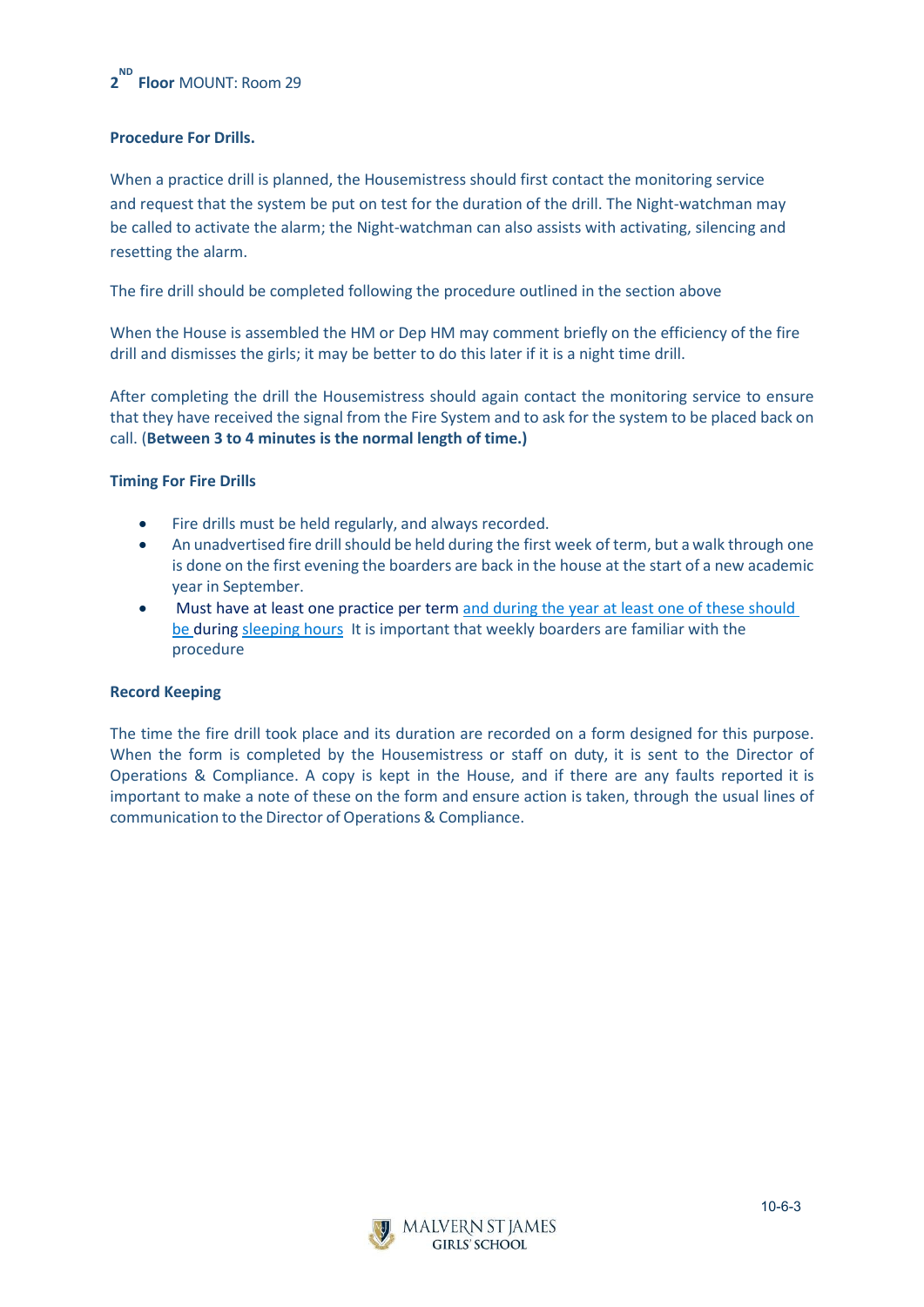### **Emergency Procedure for the Sports Centre**

#### <span id="page-27-1"></span><span id="page-27-0"></span>**Procedure for the Evacuation of the Sports Centre in case of Fire or Emergency.**

#### 1. **Action on discovering a fire**

- a. Operate the nearest alarm call point
- b. Leave the building without delay
- c. Do not stop to collect personal belongings
- d. Proceed to the appropriate assembly point:
	- i. Pupils and academic staff, Dome gardens
	- ii. Sports Centre staff and members, on Sports Centre car park.

#### 2. **What to do if the fire alarm sounds**

- a. Leave the building immediately by the nearest exit.
- b. Proceed to the appropriate assembly point.
- c. Do not stop to collect personal belongings.
- d. Do not use the lift.

### 3. **Staff responsibilities**

a. The Sports Centre Manager is responsible for ensuring that the Fire Brigade is contacted. If he is not on shift a responsible person will be nominated inadvance.

b. The responsible person will then phone the main School reception, advise the receptionist that the alarm is in progress and that the Brigade has been called. The School receptionist will then make contact with the Director of Pastoral Care and the Director of Operations and Compliance and advise them of the situation.

c. The academic staff are responsible for the evacuation of the school pupils and for escorting them across the road to the assembly point at the Dome. This should include any girls taking part in activities on the pitches. The academic staff members should collect andtake the register for any lessons taking place with them. They should advise the Sports Centre responsible person when they have completed their evacuation.

d. The Sports Centre staff, under the Manager's supervision and assuming it is safe to do so, are responsible for a sweep of the building, to include changing rooms and toilet facilities.